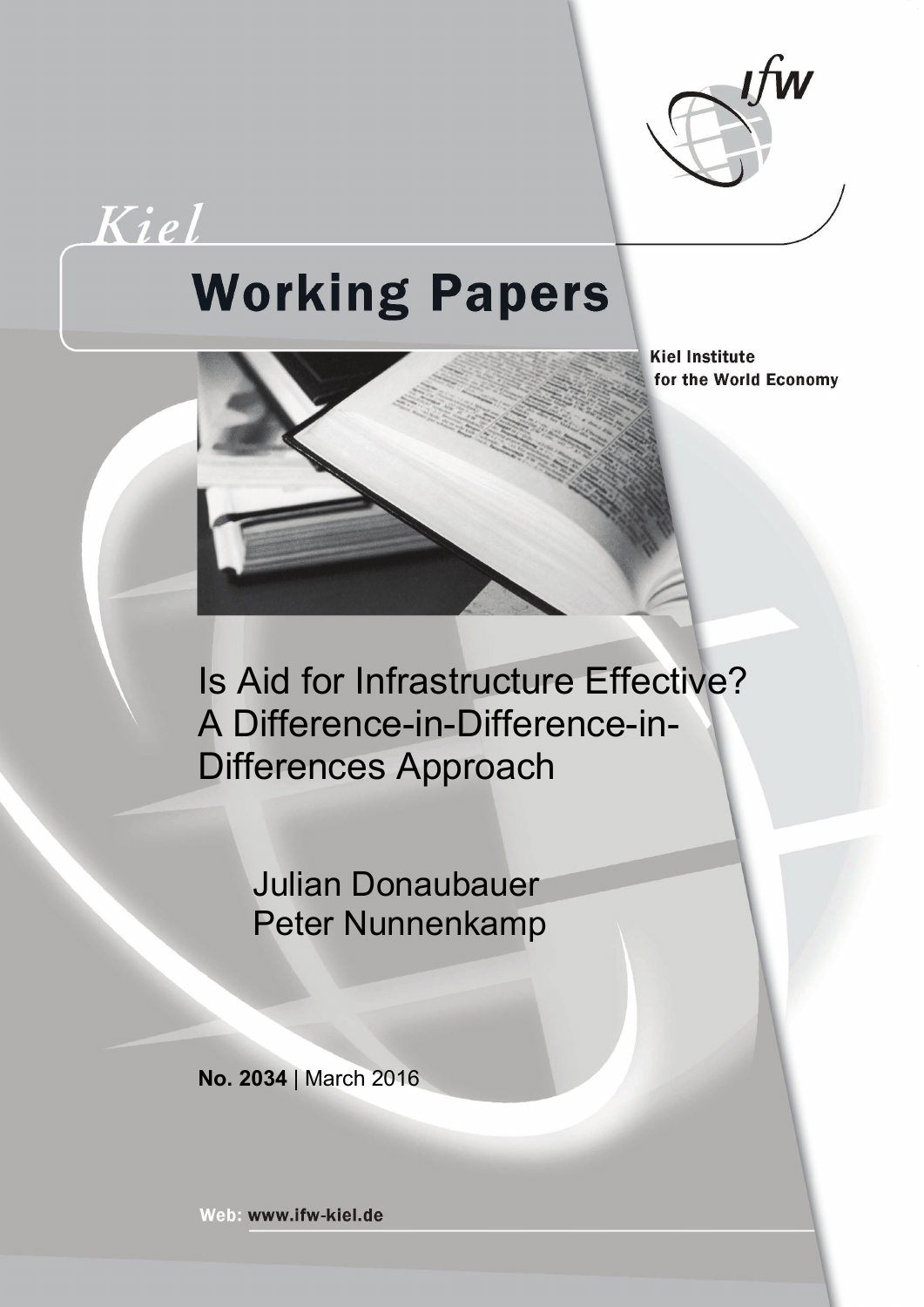Kiel Working Paper No. 2034 | March 2016

### **Is Aid for Infrastructure Effective? A Difference-in-Difference-in-Differences Approach**

Julian Donaubauer and Peter Nunnenkamp

Abstract:

The effects of foreign aid on the endowment of recipient countries with infrastructure have received surprisingly little attention in the empirical literature. This paper addresses this question by performing difference-in-difference-in-differences estimations, with the treatment defined as steep increases in aid for infrastructure since a distinct change in donor behavior in 2005. Mitigating endogeneity concerns in this way, we consistently find aid for infrastructure to be ineffective in improving the recipient countries' endowment with infrastructure. This finding holds not only for an encompassing index of economic infrastructure, but also for sub-indices of infrastructure in transportation, communication, energy, and finance.

Keywords: sector-specific aid, aid effectiveness, infrastructure, difference-in-difference-in-differences.

JEL classification: F35; O18

**Julian Donaubauer** Helmut Schmidt University Hamburg Holstenhofweg 85 D-22043 Hamburg, Germany phone: +49-40-6541-2924 E-mail: [julian.donaubauer@hsu-hh.de](mailto:julian.donaubauer@hsu-hh.de)

**Peter Nunnenkamp** Kiel Institute for the World Economy Kiellinie 66 D-24105 Kiel, Germany phone: +49-431-8814-209 Email: [peter.nunnenkamp@ifw-kiel.de](mailto:peter.nunnenkamp@ifw-kiel.de)

*Coverphoto: uni\_com on photocase.com*

\_\_\_\_\_\_\_\_\_\_\_\_\_\_\_\_\_\_\_\_\_\_\_\_\_\_\_\_\_\_\_\_\_\_\_\_

*The responsibility for the contents of the working papers rests with the author, not the Institute. Since working papers are of a preliminary nature, it may be useful to contact the author of a particular working paper about results or caveats before referring to, or quoting, a paper. Any comments on working papers should be sent directly to the author.*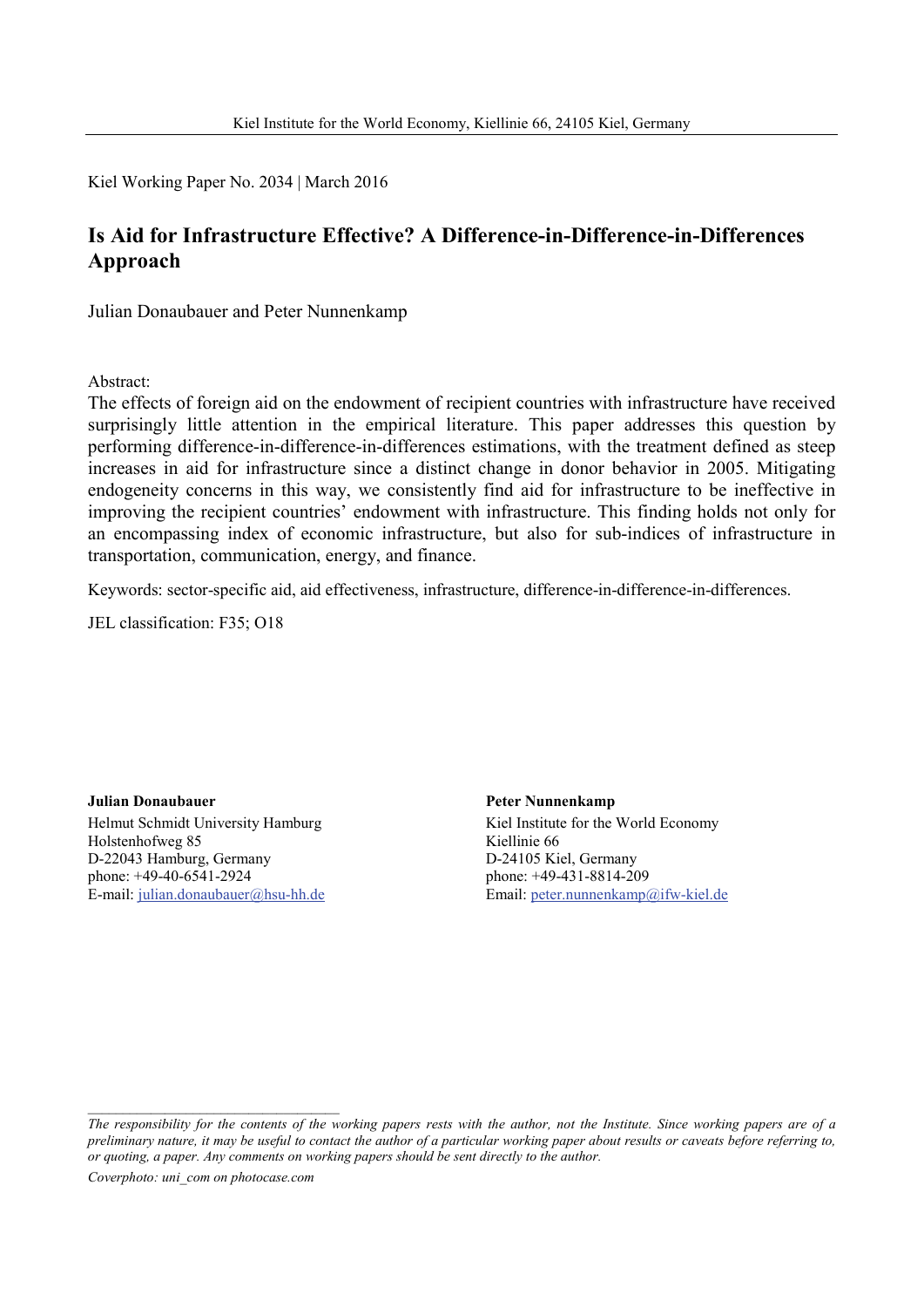#### **1. Introduction**

In the early 1990s already, the World Development Report stressed the role of infrastructure, including transportation, communication, power and other public utilities, in determining "one country's success and another's failure – in diversifying production, expanding trade, coping with population growth, reducing poverty, or improving environmental conditions" (World Bank 1994: 2). According to Limão and Venables (2001: 451), insufficient infrastructure is a major reason for Africa's poor trade performance. Adam and Bevan (2006) show that short-run Dutch disease effects of aid tend to be offset by favorable supply-side effects to the extent that aid is used to improve the recipient countries' endowment with infrastructure.

Against this backdrop, the effects of aid on the recipient countries' endowment with infrastructure have received surprisingly little attention in the empirical literature so far. Vijil and Wagner (2012) and Donaubauer et al. (2016a) are notable exceptions. These two contributions regard infrastructure as a transmission mechanism, finding that aid enhances the recipient countries' export performance and the recipient countries' attractiveness to FDI, respectively, through improving their endowment with infrastructure.<sup>[1](#page-2-0)</sup>

A more loosely related strand of the literature addresses the effects of (overall, aggregate) aid on government spending and public investment (e.g., Gang and Khan 1991). Gomanee et al. (2005) find that aid finances public investment spending in sub-Sahara Africa. However, as stressed by Morrissey (2015: 99), the distinction between government spending on investment and consumption may be "misleading" when it comes to a country's endowment with infrastructure "as government consumption includes expenditures to maintain and operate investment projects;"

<span id="page-2-0"></span><sup>&</sup>lt;sup>1</sup> Viiil and Wagner (2012) perform two-step cross-sectional estimations. Donaubauer et al. (2016a) estimate a system of simultaneous equations based on panel data for FDI, aid and infrastructure, but without accounting for country fixed effects in the equation with infrastructure as the dependent variable. See also Donaubauer et al (2016b) who explicitly stress endogeneity concerns when assessing the effects of aid for infrastructure.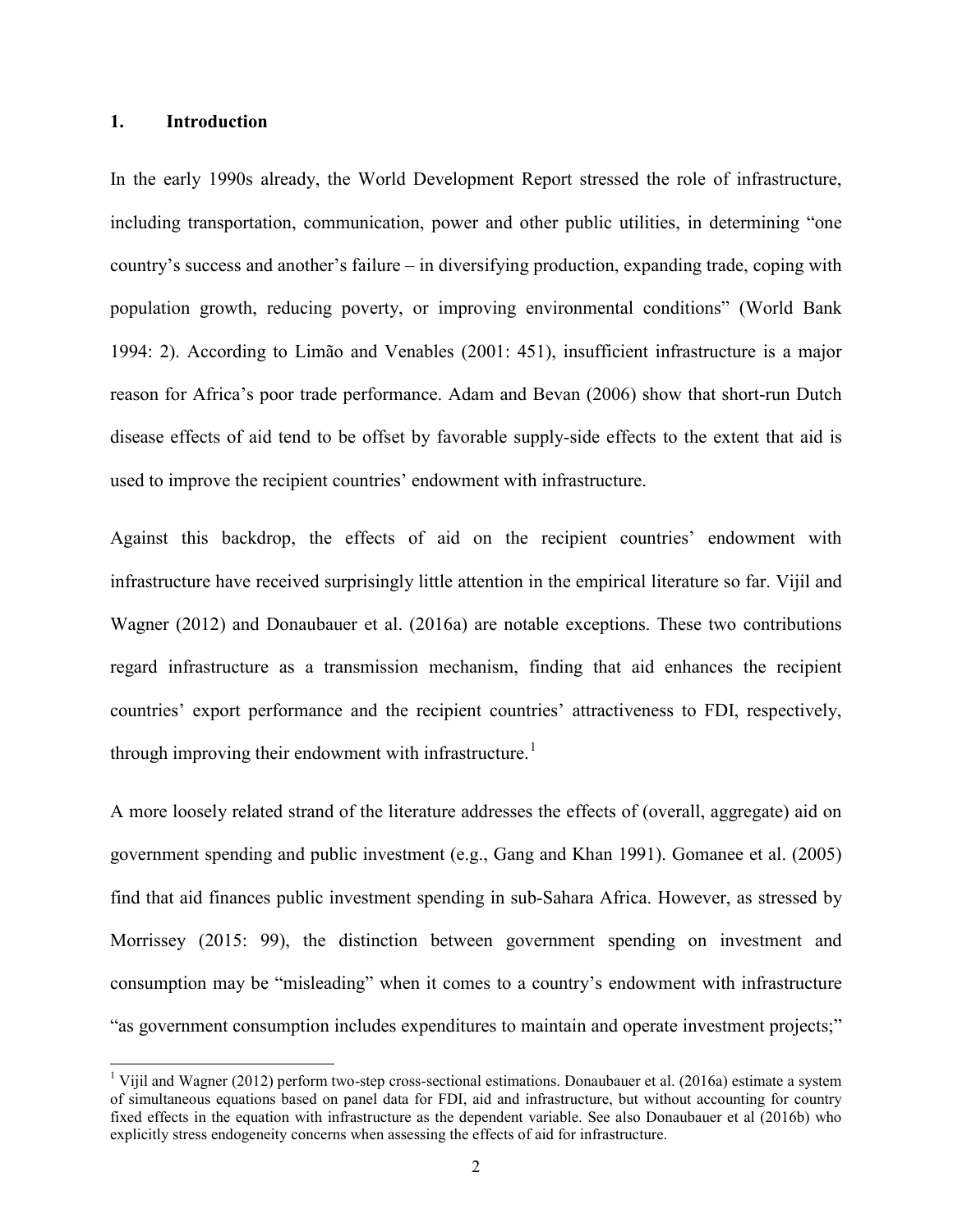i.e., recurrent costs subsumed under public consumption may be essential for efficient infrastructure. On the other hand, according to Pritchett (2000), a large part of investment spending in developing countries does not have a positive impact on the public capital stock.

Public investment is also regarded as a channel through which aid may promote economic growth and alleviate poverty in the recipient countries (e.g., Agénor et al. [2](#page-3-0)008).<sup>2</sup> The simulations presented by Adam and Bevan (2006: 288) suggest that "there are potentially large medium-term welfare gains from aid-funded increases in public investment, despite the presence of short-run Dutch disease effects of aid." It is left open to question, however, whether and to which extent aid has positive effects on the recipient countries' endowment with infrastructure. Again, public investment is not necessarily associated with better infrastructure, which is why we focus on the effects of aid on a country's endowment with infrastructure.<sup>[3](#page-3-1)</sup>

What is more, the existing literature suffers from several shortcomings that we attempt to overcome in the present paper. First, the measurement of the recipient countries' endowment with infrastructure typically leaves much to be desired as it is often based on just a few selected indicators. In contrast, we employ a composite index of infrastructure – and four sub-indices of infrastructure in transportation, communication, energy, and finance – available from Donaubauer et al. (2016b). Second, the measurement of aid as the explanatory variable of principal interest is often deficient, especially in studies considering overall aid amounts. In contrast, we use disaggregated aid items specifically meant to improve the recipient countries'

<span id="page-3-0"></span><sup>&</sup>lt;sup>2</sup> Chatterjee et al. (2003) offer a theoretical analysis of the effects of capital transfers tied to investment in public infrastructure, compared to pure untied transfers. The long-run growth and welfare effects of tied transfers are shown to depend on the initial endowment with infrastructure, on co-financing arrangements, and on whether transfers are permanent or temporary; see also Chatterjee and Turnovsky (2005). Djajic (2009) assesses the welfare implications of reallocating aid from current consumption to infrastructure development; the focus of his theoretical analysis is on the conditions under which the donor and the recipient agree or disagree on how to divide aid between these two uses.

<span id="page-3-1"></span><sup>&</sup>lt;sup>3</sup> Gang and Khan (1991: 365) conclude from their case study on India: "Just because there are foreign aid expenditures on investment does not mean India has anything to show for it. We are here dealing with budgetary data and not with real capital formation."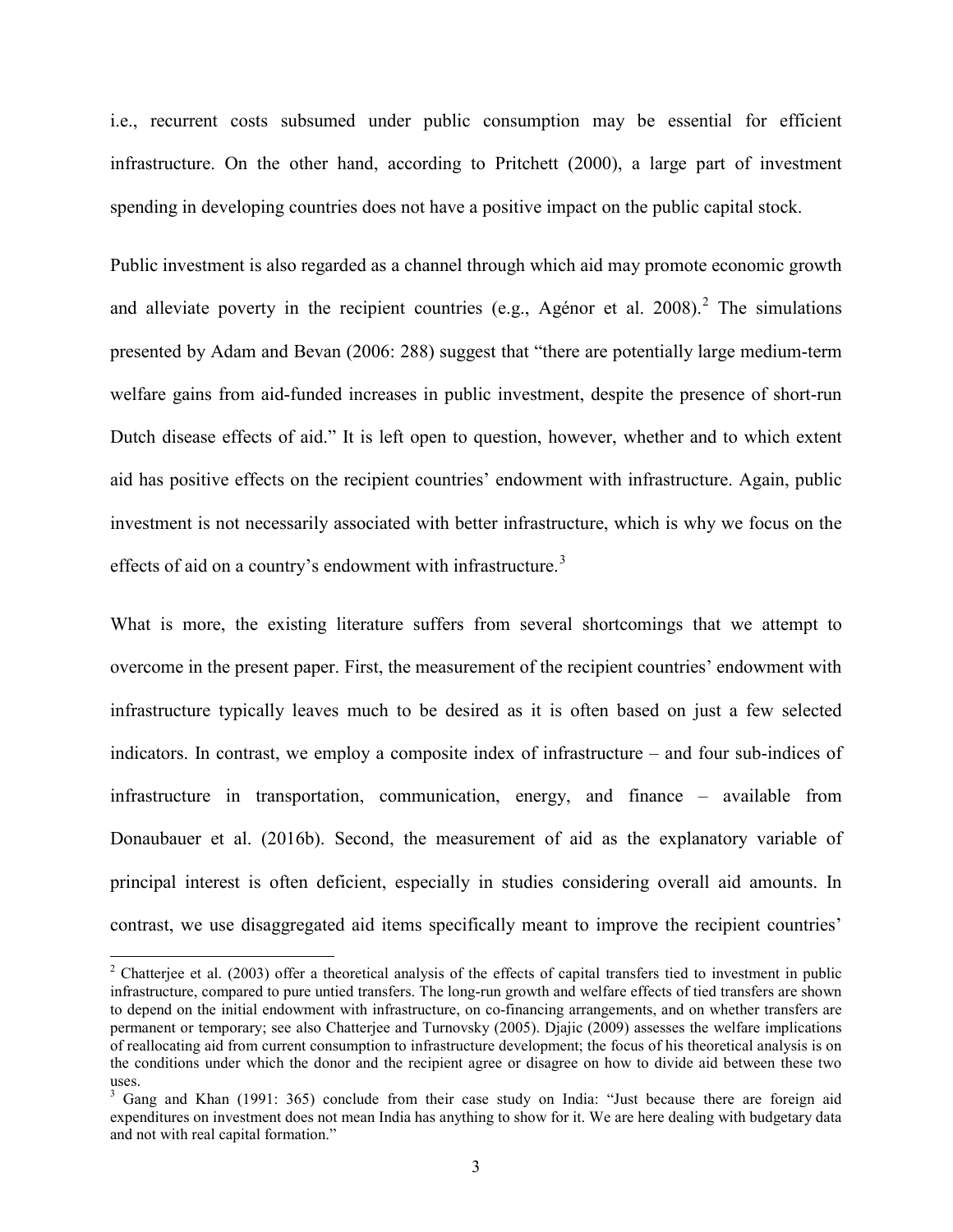endowment with infrastructure. Third, we address endogeneity concerns by performing a difference-in-difference-in-differences analysis. This approach appears to be most appropriate, considering the relatively short time dimension of our analysis (1999-2011; see Section 2 for details).

#### **2. Approach and data**

We perform a difference-in-difference-in-differences (DDD) approach to identify the treatment effect of sector-specific aid meant to improve the recipient countries' endowment with economic infrastructure in transportation, communication, energy, and finance.<sup>[4](#page-4-0)</sup> We use data from the OECD's Development Assistance Committee (DAC) on foreign aid committed for economic infrastructure, as reported in the Creditor Reporting System (CRS) under CRS code 200 to a large sample of recipient countries. In additional estimations, we replace aid for the sum of all four aspects of economic infrastructure by aid in specific sub-categories, i.e., CRS codes 210 (transport and storage), 220 (communications), 230 (energy), and 240 (banking and finance). All aid flows used in the DDD analysis are in constant prices of 2013; aid is defined per capita of the recipient countries' population.

Our outcome variable is the change in the recipient countries' endowment with infrastructure (*Infra*) between two points in time. In contrast to the existing literature, we do not rely on just a few indicators to proxy the countries' endowment with infrastructure. Instead, we make use of systematic and comprehensive measures of infrastructure available from Donaubauer et al. (2016b). They construct a composite index of infrastructure covering the quantity as well as the

<span id="page-4-0"></span><sup>&</sup>lt;sup>4</sup> See Nunnenkamp and Öhler (2011) for a similar approach of assessing the effects of sector-specific aid in the fight against HIV/AIDS. The description of the DDD approach draws on Nunnenkamp and Öhler (2011).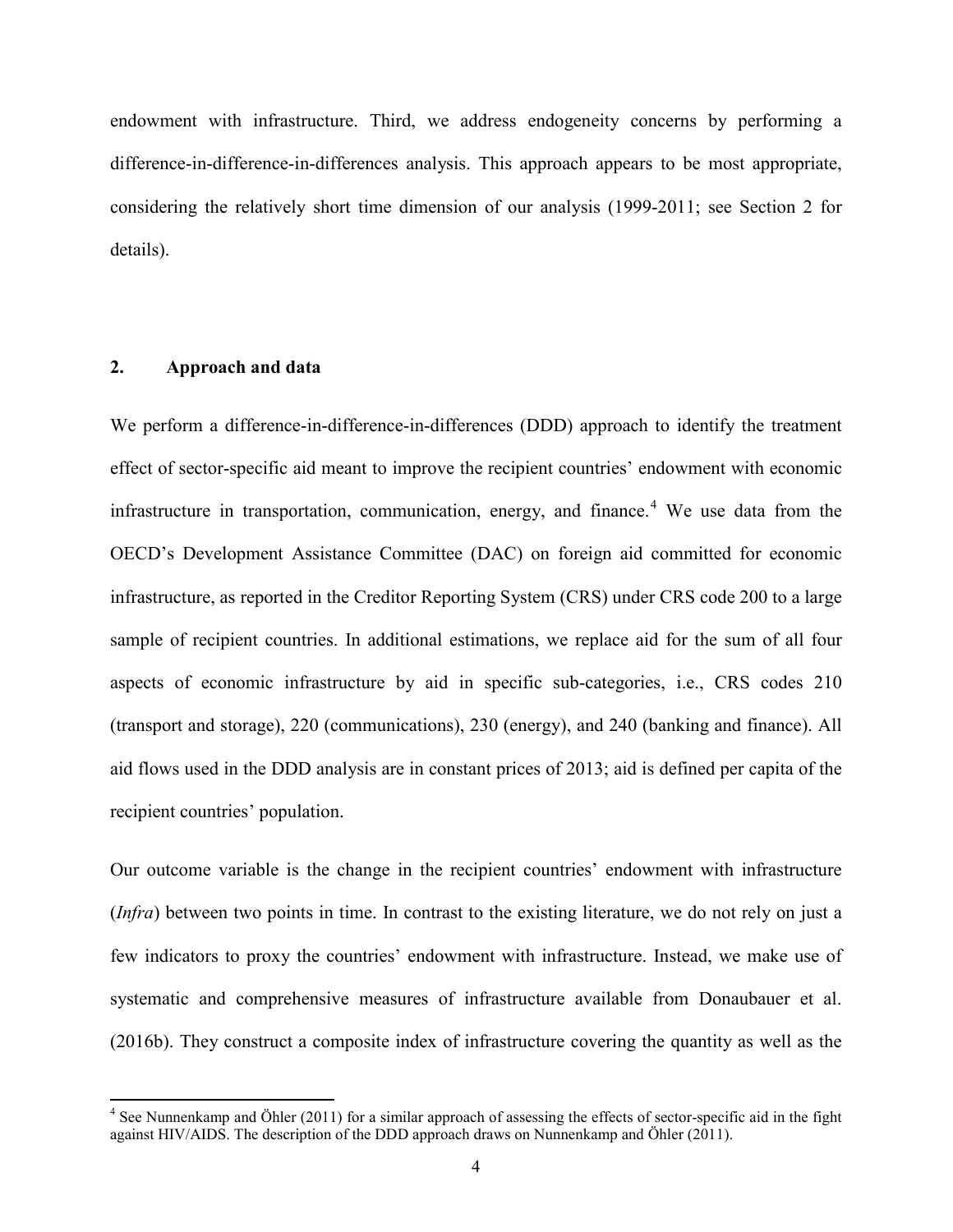quality of infrastructure in transportation, communication, energy, and finance. To combine the information from 30 different indicators, Donaubauer et al. (2016b) use an unobserved components model; that is, observed data on each area of infrastructure are a linear function of an unobserved common component of infrastructure and an error term.<sup>[5](#page-5-0)</sup> Using the same methodology, the index has been updated to 2011. The index ranges between -1.78 and 3.40 in our sample (based on year values), with higher values indicating better infrastructure.

The DDD approach combines before-after comparisons and with-without comparisons. This approach appears to be most appropriate to assess the recent steep increase in aid for economic infrastructure and helps mitigate important limitations that plague both types of comparisons when employed in isolation.<sup>[6](#page-5-1)</sup> The DDD estimator removes any fixed country effects (first differences) and any fixed time trends (second differences).

Our period of observation is 1999-2011.<sup>[7](#page-5-2)</sup> We divide the overall period of observation into two equally long (6-year) sub-periods, i.e., 1999-2005 and 2005-2011 ('before' and 'after'). Considering 2005 as the dividing line between 'before' and 'after' is most plausible as this year marks a major shift in donor behavior. In the Paris Declaration on Aid Effectiveness, the donors committed themselves to improving the quality and, thus, the effectiveness of aid. At the same time, political leaders agreed at the G8 Summit in Gleneagles to substantially increase aid by about US\$ 50 billion per annum (by 2010) and to double aid to Africa [\(http://www.unmillenniumproject.org/press/g8overview.htm\)](http://www.unmillenniumproject.org/press/g8overview.htm).

<span id="page-5-0"></span><sup>&</sup>lt;sup>5</sup> This approach resembles the construction of the well-known Worldwide Governance Indicators by Kaufmann et al. (2011); it allows for a consistent picture of infrastructure on an annual basis for a large sample of count

<span id="page-5-1"></span> $6$  The simple before-after approach would compare (the change in) infrastructure in aid recipient countries prior and subsequent to a distinct change in donor behavior. Clearly, the implicit assumption that no other omitted variable might have affected infrastructure over time is unlikely to hold. The simple with-without alternative of comparing (the change in) infrastructure between countries receiving high aid and those receiving low or no aid would ignore that infrastructure might have developed differently in the groups due to factors unrelated to aid.  $7$  More recent data on the index of infrastructure are not yet available. Reliable data on sector-specific aid are

<span id="page-5-2"></span>available from the CRS since 1995. We start our analysis in 1999 since the DDD approach requires equally long subperiods before and after a distinct shift in donor behavior.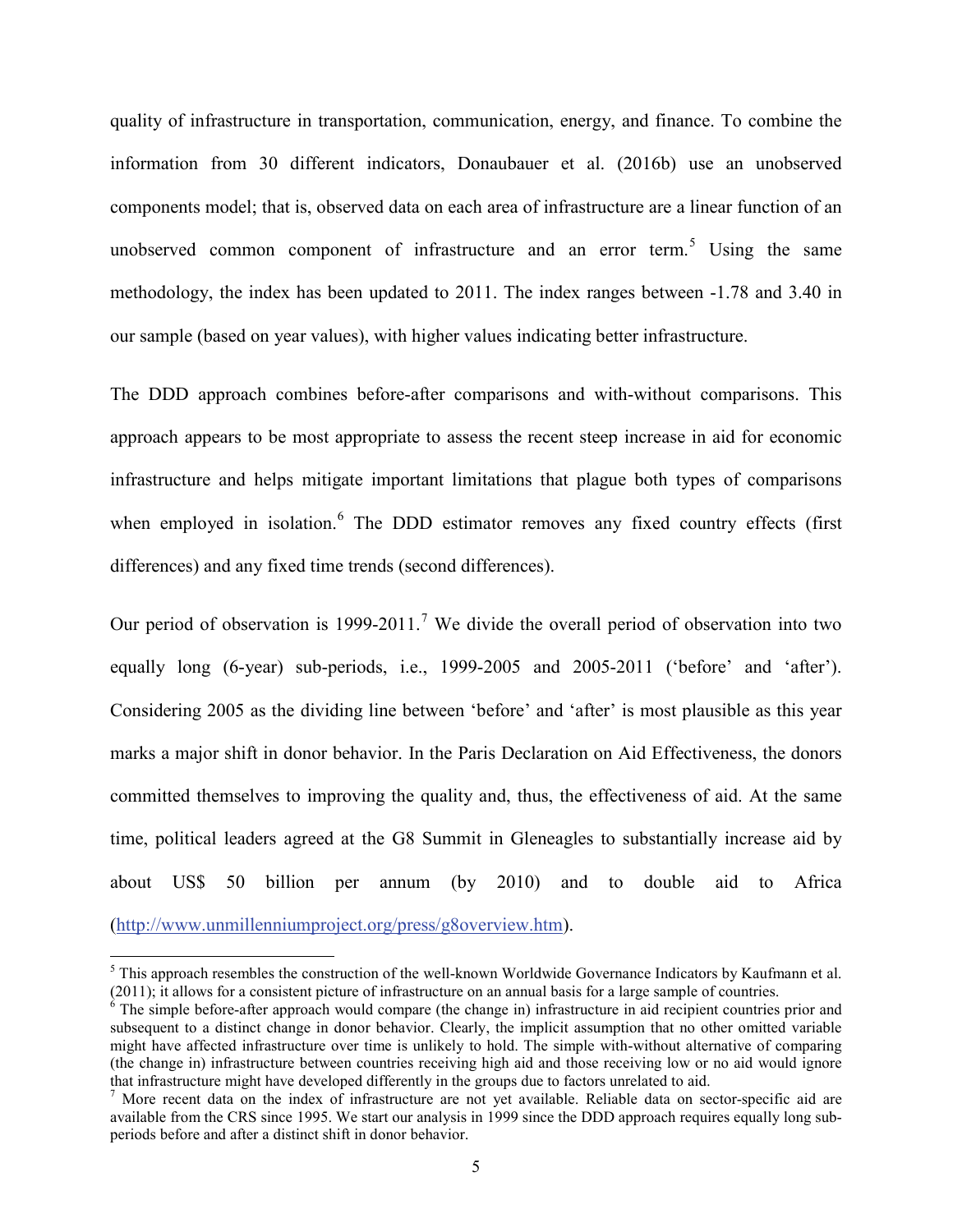What is more, the Aid for Trade (AfT) initiative which focuses on aid for infrastructure was launched at the WTO Ministerial Conference in Hong Kong in 2005. The major objective of the AfT initiative was to overcome the supply-side and trade-related infrastructure constraints that had hindered the growth and diversification of exports of various developing countries (OECD and WTO 2011). As noted by Jouanjean (2013: 276), "the issue of infrastructure development resurfaced in the development agenda and poverty debate with the Aid for Trade (AfT) initiative." In current dollars, total AfT more than doubled after the WTO Ministerial Conference in 2005, exceeding US\$53 billion in 2012, whereas AfT had hardly increased before the launch of the WTO initiative (in terms of commitments as reported in the CRS; see Hühne et al. 2015: Figure 10.3).

The with-without dimension of the DDD approach distinguishes between recipient countries with high increases in aid for infrastructure per capita and recipient countries with low increases or declines in aid for infrastructure per capita (treatment group, *T*, versus control group, *C*). For a start, we take the median of the change in aid for infrastructure per capita between 1999-2004 and 2006-2011 as the dividing line between the treatment and control groups.<sup>[8](#page-6-0)</sup>

Formally, the DDD estimator for our baseline specification is as follows:

$$
DDD = ((Infra2011T - Infra2005T) - (Infra2011C - Infra2005C))
$$
  
- ((Infra<sub>2005</sub><sup>T</sup> - Infra<sub>1999</sub><sup>T</sup>) - (Infra<sub>2005</sub><sup>C</sup> - Infra<sub>1999</sub><sup>C</sup>))

The estimator corresponds to the coefficient of the interaction term between the dummy variable for the treatment group and the dummy variable for the second period in the basic regression

<span id="page-6-0"></span> <sup>8</sup> Countries in the treatment group, on average, experienced an increase in aid for infrastructure by a factor of 2.23 when comparing the second sub-period with the first sub-period. In contrast, countries in the control group, on average, experienced an increase in aid for infrastructure by a factor of 0.91. For details, see Appendix A. As detailed in Section 3, we perform several robustness tests by modifying the dividing line between treatment and control groups.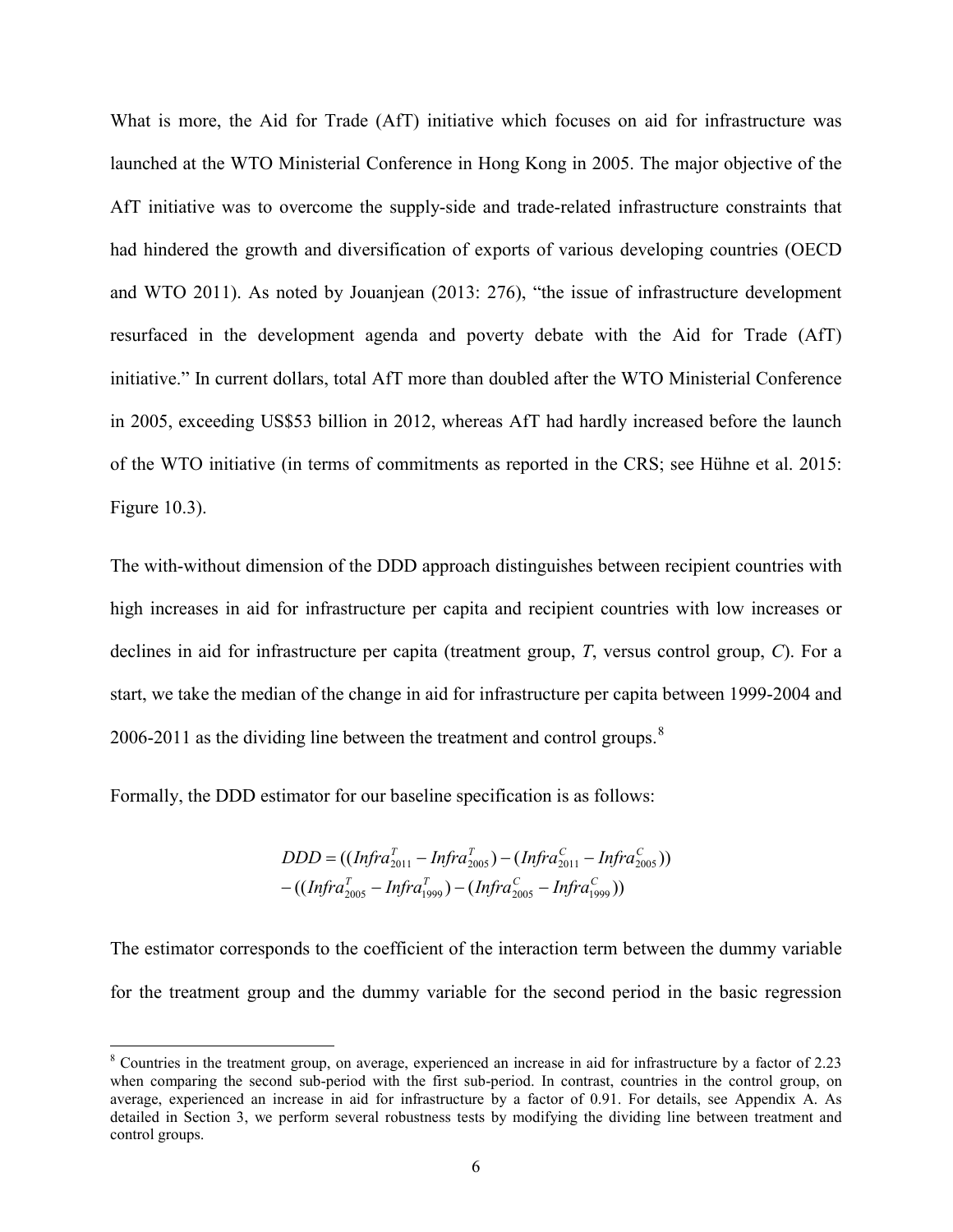without additional control variables. In extended specifications, we add the level of *Infra* at the beginning of the first and second sub-periods. In this way we take into account that changes in *Infra* may depend on initial levels.<sup>[9](#page-7-0)</sup> Furthermore, we include additional control variables, at the beginning of the first and second sub-periods, drawing on the specification of the infrastructure equation in Donaubauer et al.  $(2016a)^{10}$  $(2016a)^{10}$  $(2016a)^{10}$ 

#### **3. Empirical results**

Column (1) of Table 1 presents the results of the baseline DDD estimation for the overall sample of 92 aid recipient countries and the median of the change in aid for infrastructure representing the dividing line between the treatment and control group. In the basic specification, we only consider the two dummy variables (set to one for the second sub-period and the treatment group, respectively) plus the interaction between these two dummy variables. As can be seen, all three variables prove to be statistically insignificant at conventional levels. Importantly, we do not find aid for infrastructure to be effective in the sense of improving the treatment group's endowment with infrastructure after the change in donor behavior in 2005 and relative to the control group of aid recipients.

In columns (2)-(4) of Table 1, we test the robustness of this result by modifying the classification of aid recipients into the treatment and control groups.<sup>[11](#page-7-2)</sup> We restrict the treatment group to the upper tercile of the overall sample with the highest increase in aid for infrastructure, and the control group to the bottom tercile with the lowest increase or declining aid for infrastructure in

<span id="page-7-0"></span> <sup>9</sup> For example, positive changes in *Infra* become less likely once countries have achieved high levels of infrastructure.

<span id="page-7-2"></span>

<span id="page-7-1"></span><sup>&</sup>lt;sup>10</sup> See Appendix B for summary statistics.<br><sup>11</sup> See Appendix C for the classification of sample countries into the treatment and control groups.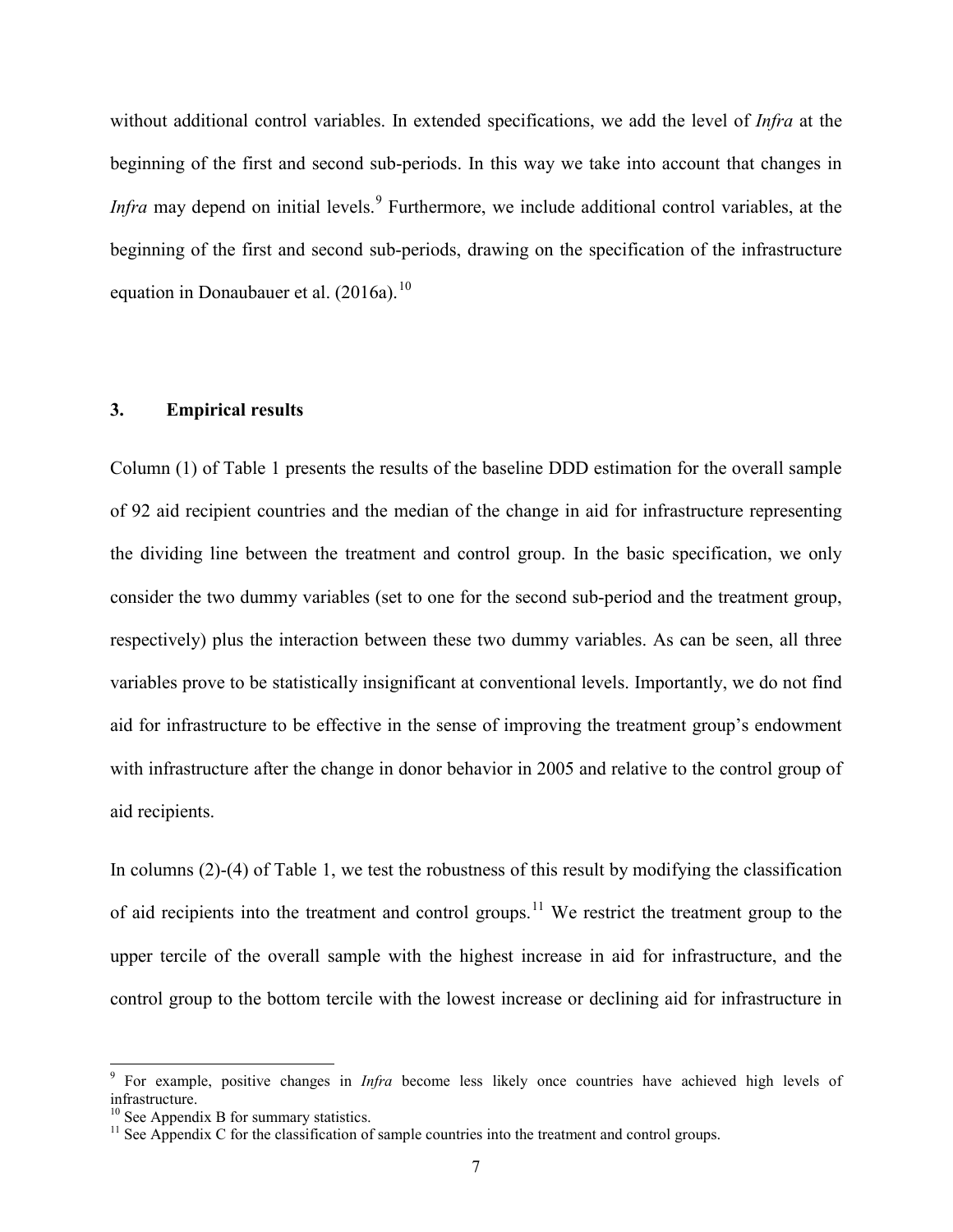column (2).<sup>[12](#page-8-0)</sup> The treatment group is restricted to 40 recipients in column (3) by excluding six recipients which experienced exceptionally high increases in aid for infrastructure only because the starting levels in the first sub-period were extremely low. Column (4) returns to the full sample, but uses the difference in aid for infrastructure between the second and the first subperiod, instead of the ratio of aid in these two sub-periods, to separate the treatment and control groups at the median. All three modifications have only marginal effects on the coefficient of the interaction term between the dummy variables for the second sub-period and the treatment group. Hence, aid for infrastructure continues to be ineffective in columns (2)-(4).

This result also carries over to columns (5)-(8) where we extend the specification of the estimation equation. We include the levels of *Infra* at the beginning of the first and second subperiods in column (5). In this way we take into account that changes in the outcome variable may depend on their initial level; ignoring this possibility may bias the aid-related treatment effect. For similar reasons, the specification in column (6) includes the initial levels of additional control variables. The endowment with infrastructure is widely perceived to be better in richer, more populated, and geographically smaller countries.<sup>[13](#page-8-1)</sup> Hence, these determinants may also affect the change in infrastructure in our DDD analysis. In further extensions we also account for the interactions between the initial levels of *Infra* and the additional control variables with the dummy variable for the second period (columns  $7$  and  $8$ ).<sup>[14](#page-8-2)</sup> The results on the control variables are generally plausible. However, the extensions hardly affect the statistically insignificant

<span id="page-8-0"></span> $^{12}$  In other words, the tercile of 32 recipients around the median is excluded from the analysis in this robustness test.<br><sup>13</sup> For details, see Donaubauer et al. (2016a) and the literature given there. The recipient co

<span id="page-8-1"></span>population and geographical area are included in logged form in the extended specifications. The data are taken from the World Bank's World Development Indicators (WDI), available at: http://data.worldbank.org/data-catalog/worlddevelopment-indicators (accessed: January 2016)<br><sup>14</sup> Note that the identifying assumption of our DDD estimator is that, in the absence of the aid-related treatment, the

<span id="page-8-2"></span>difference in the outcome variable between the two sub-periods would have been the same for the treatment and the control group. As argued by Abadie (2005), the plausibility of this assumption is open to question if the treatment and control groups differ with regard to factors that may be associated with the dynamics of the outcome variable. The interactions of *Infra* and the additional control variables with the dummy variable for the second sub-period account for such different dynamics in the treatment and control group.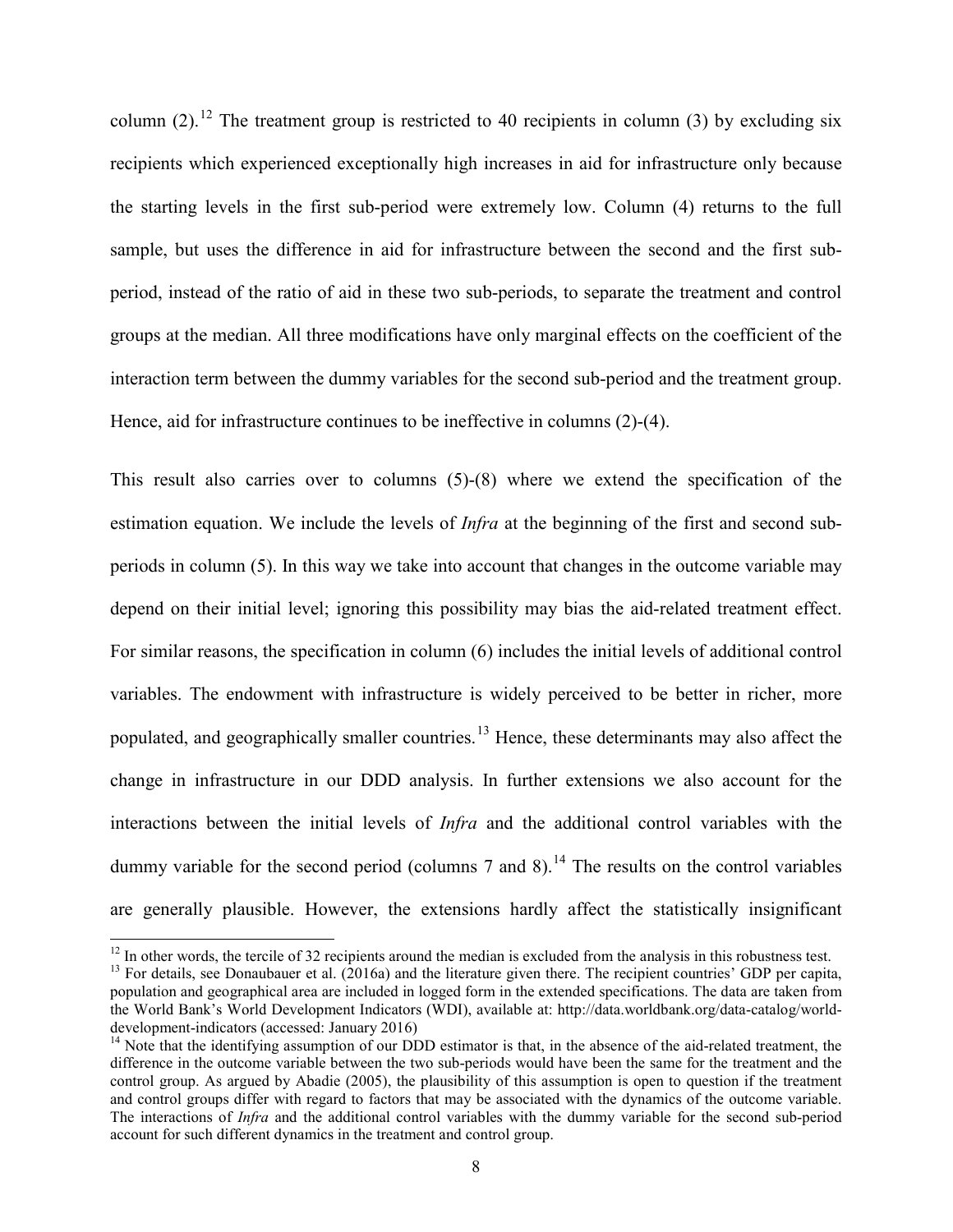coefficient on our variable of principle interest, the interaction term between the two dummy variables for the second sub-period and the treatment group.

In Table 2, we replicate the DDD approach with four sub-indices of infrastructure in transportation, communication, energy, and finance as alternate outcome variables. At the same time, we replace total aid for infrastructure by the corresponding sub-categories of aid for infrastructure in transportation, communication, energy, and finance, respectively, in order to calculate the increase in aid between the first and second sub-periods and classify the recipient countries into the treatment and control groups. For the sake of brevity, the estimations shown in Table 2 are restricted to the basic model for the full sample of recipient countries (as in column 1 of Table 1) and the fully specified model (as in column 8 of Table 1).<sup>[15](#page-9-0)</sup> All interaction terms between the dummy variables for the second sub-period and the treatment group prove to be statistically insignificant at conventional levels in Table 2, independent of the specific aspect of infrastructure and the specification of the estimation equation. Hence, we find not only total aid for infrastructure to be ineffective in improving the recipient countries' endowment with overall economic infrastructure, but also sub-categories of aid for infrastructure to be ineffective in improving infrastructure in transportation, communication, energy, and finance.

#### **4. Discussion and conclusion**

Our finding of ineffective aid for infrastructure may not be particularly surprising for the skeptics of foreign aid (e.g., Easterly 2006). More specifically, even the World Bank argued in the 1990s in its report on 'Infrastructure for Development' that aid-financed projects suffered from serious

<span id="page-9-0"></span><sup>&</sup>lt;sup>15</sup> The estimations corresponding to columns  $(2)-(7)$  of Table 1 do not offer additional insights; these results are available on request. Note that the number of observations varies slightly across columns in Table 2. This is due to data limitations which affected the number of countries for which the sub-indices of infrastructure could be calculated, notably in energy and finance.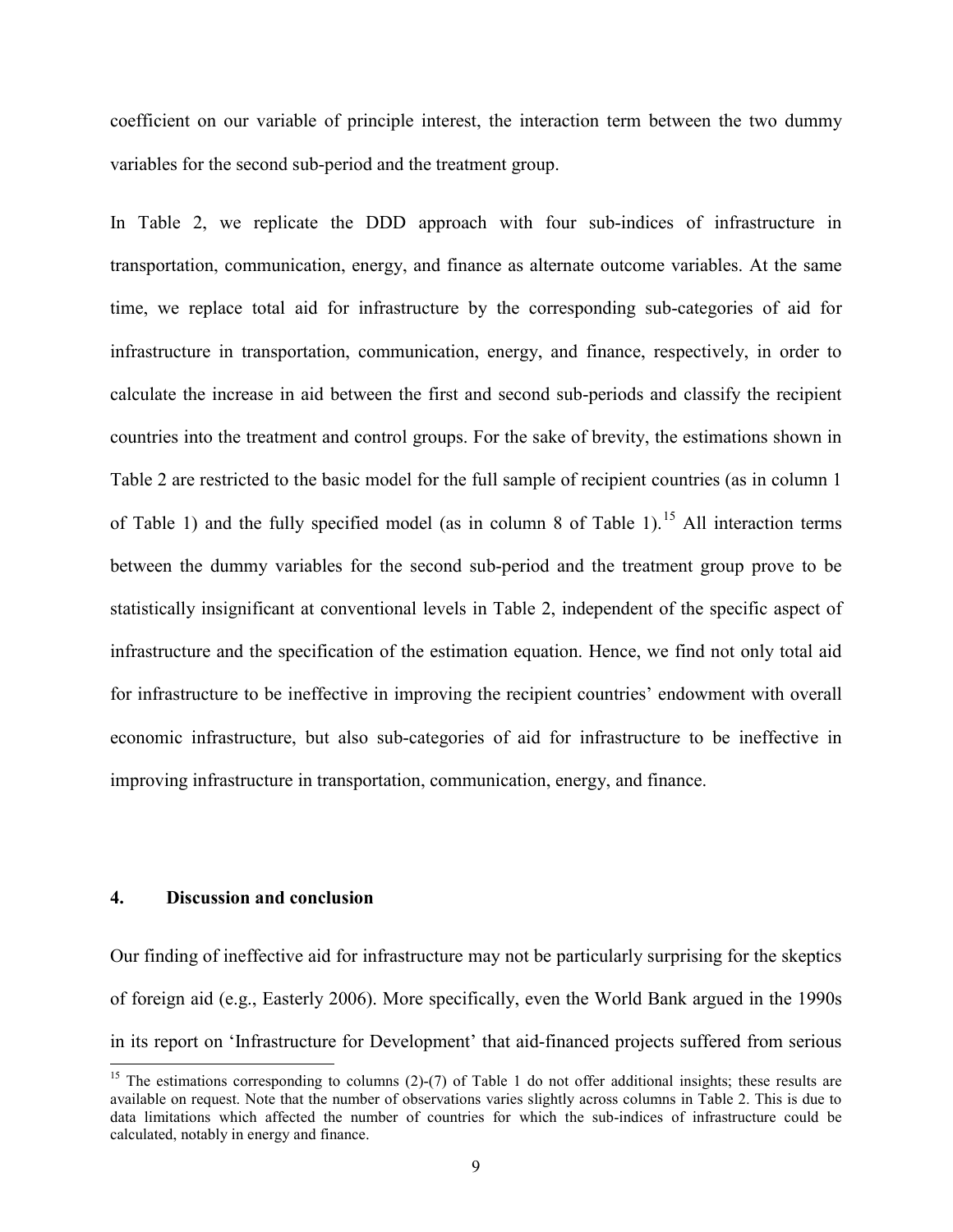cost and time overruns: "International donor policies and practices have sometimes reinforced distortions in recipient countries. Many donors have focused on financing new physical construction rather than on maintaining or improving existing infrastructure" (World Bank 1994: 91). In a similar vein, Agénor et al. (2008: 279) noted more recently: "In some countries aid inflows may have a large effect on the *flow* of public investment, but not on the *stock* of public capital, because of poor management."

The World Bank (1994) also observed that it was especially in infrastructure where the effectiveness of foreign aid has traditionally been eroded by full or partial tying, i.e., donor requirements to spend aid on goods and services from that particular donor. It is rather unlikely, however, that tied aid represents a major reason for our finding of ineffective aid for infrastructure in the more recent past. The OECD (2014) reports that most DAC donors have increasingly untied their aid since 2001 when they agreed on the Recommendation on Untying ODA to the Least Developed Countries. It is also questionable that the much debated fungibility of aid explains why we find aid for infrastructure to be ineffective. Clearly, it cannot be ruled out that aid flows which are explicitly meant to improve the recipient countries' endowment with infrastructure are indirectly transferred to non-targeted sectors. The extent to which aid releases domestic resources in the recipient countries which can then be diverted to other uses is hard to measure. All the same, Morrissey (2015) concludes from the available evidence that the extent to which aid is fungible is over-stated.<sup>[16](#page-10-0)</sup>

Arguably, it is mainly due to our DDD approach that our empirical results are in striking contrast with Vijil and Wagner (2012) and Donaubauer et al. (2016a) who find that aid enhances the recipient countries' export performance and their attractiveness to FDI, respectively, through

<span id="page-10-0"></span><sup>&</sup>lt;sup>16</sup> Morrissey (2015: 98) also argues that "even where it is fungible this does not appear to make the aid less effective."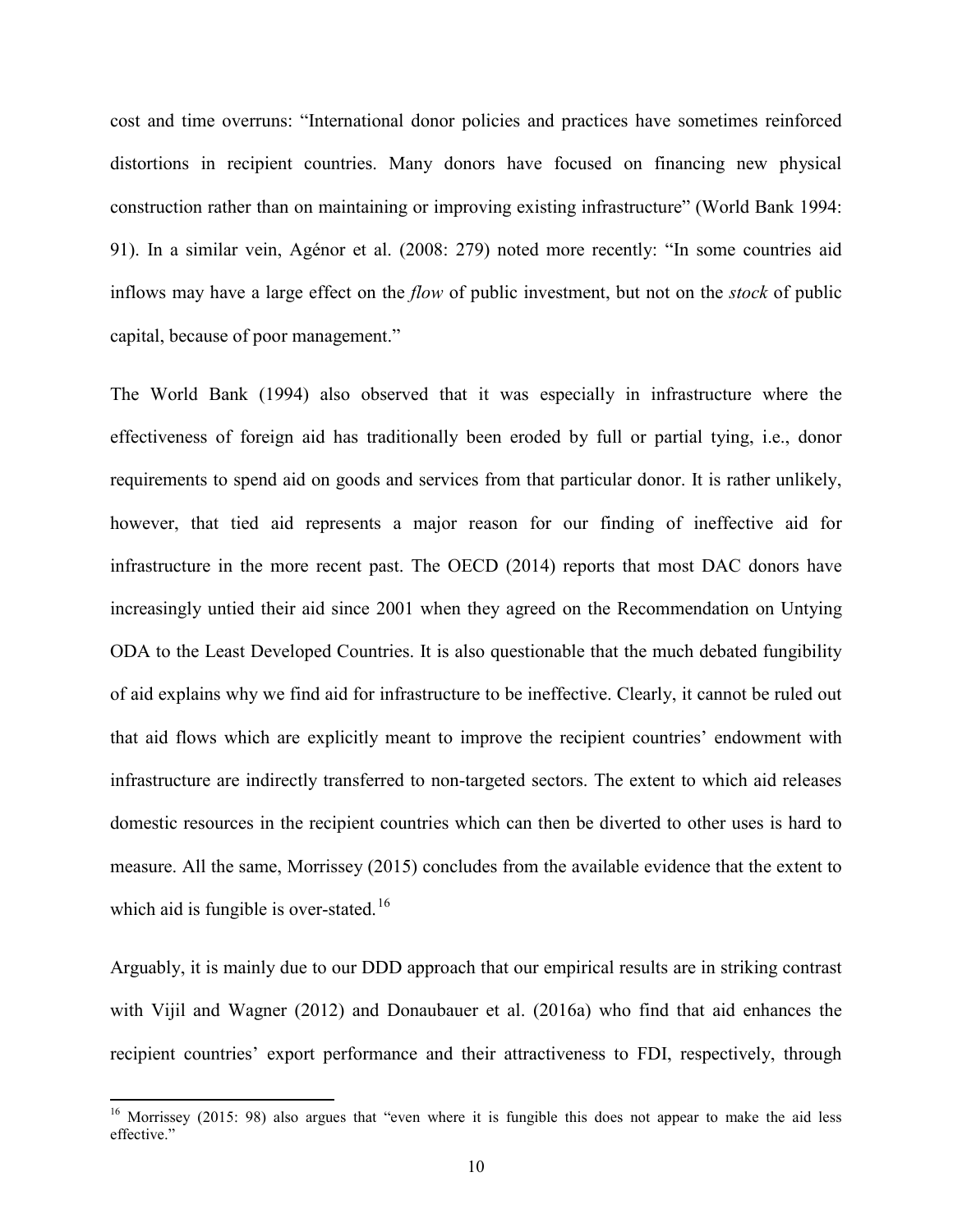improving their endowment with infrastructure. Compared to the few existing studies, the DDD approach provides a more rigorous set-up to assess the effects of aid on the recipient countries' endowment with infrastructure. In particular, the DDD approach appears to be best suited to mitigate endogeneity concerns. We may err on the conservative side, however, as our analysis covers a relatively short period of time since the change in donor behavior in 2005. Perhaps aid for infrastructure will prove to be more effective once longer time series become available for the index of infrastructure and sector-specific aid so that delayed effects can be captured fully.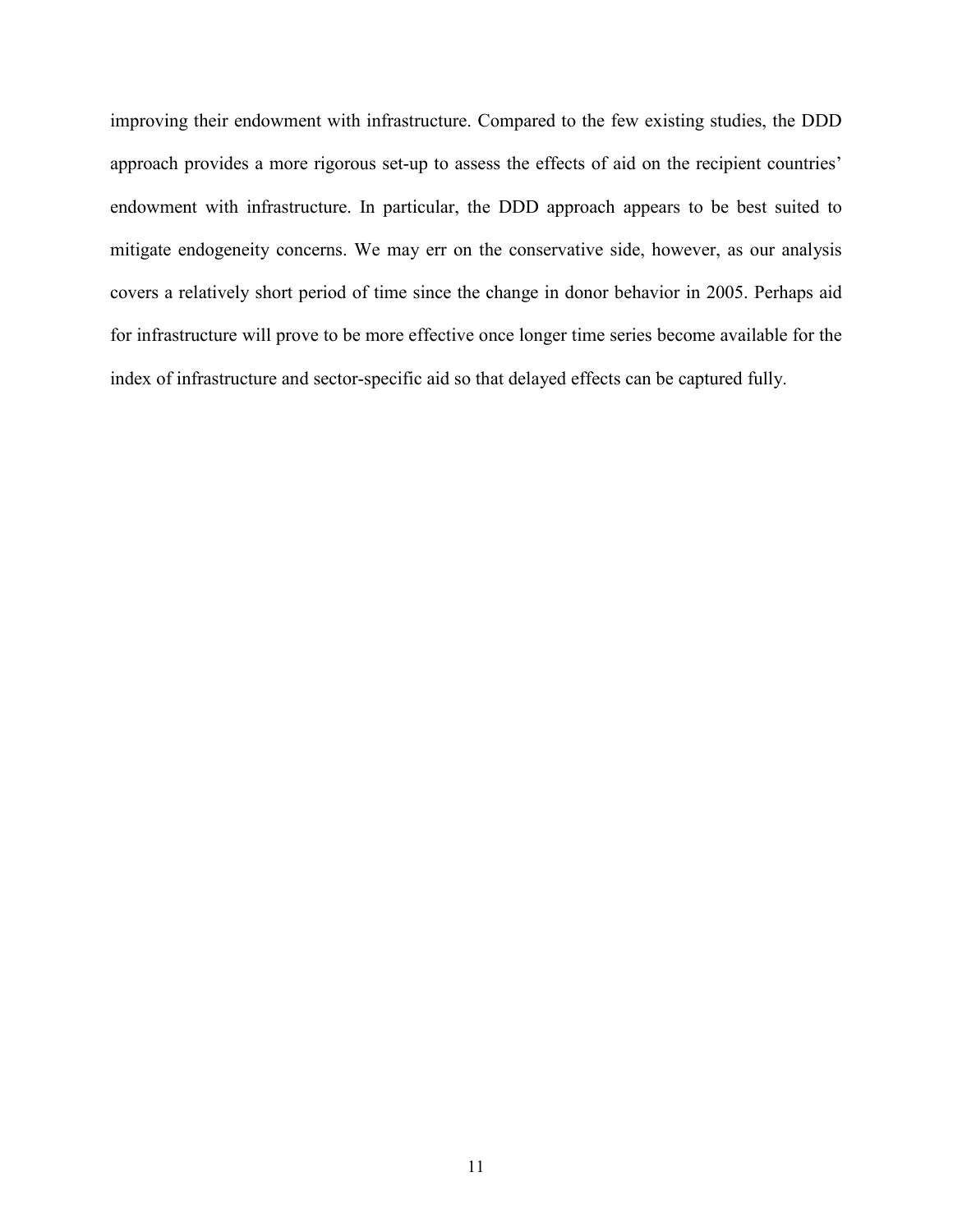#### **References:**

- Abadie, A. (2005). Semiparametric difference-in-differences estimators. *Review of Economic Studies* 72(1): 1-19.
- Adam, C.S. and D.L. Bevan (2006). Aid and the supply side: Public investment, export performance, and Dutch disease in low-income countries. *World Bank Economic Review*  20(2): 261-290.
- Agénor, P.-R., N. Bayraktar and K.E. Aynaoui (2008). Roads out of poverty? Assessing the links between aid, public investment, growth, and poverty reduction. *Journal of Development Economics* 86(2): 277-295.
- Chatterjee, S., G. Sakoulis and S.J. Turnovsky (2003). Unilateral capital transfers, public investment, and economic growth. *European Economic Review* 47(6): 1077-1103.
- Chatterjee, S. and S.J. Turnovsky (2005). Financing public investment through foreign aid: Consequences for economic growth and welfare. *Review of International Economics*  13(1): 20-44.
- Djajić, S. (2009). Foreign aid, infrastructure development and welfare: An intertemporal analysis. *Review of Development Economics* 13(3): 393-402.
- Donaubauer, J., B. Meyer and P. Nunnenkamp (2016a). Aid, infrastructure, and FDI: Assessing the transmission channel with a new index of infrastructure. *World Development* 78: 230- 245.
- Donaubauer, J., B. Meyer and P. Nunnenkamp (2016b). A new global index of infrastructure: Construction, rankings and applications. *World Economy* 39(6): 236-259.
- Easterly, W. (2006). *The white man's burden: Why the West's efforts to aid the rest have done so much ill and so little good.* New York: Penguin Press.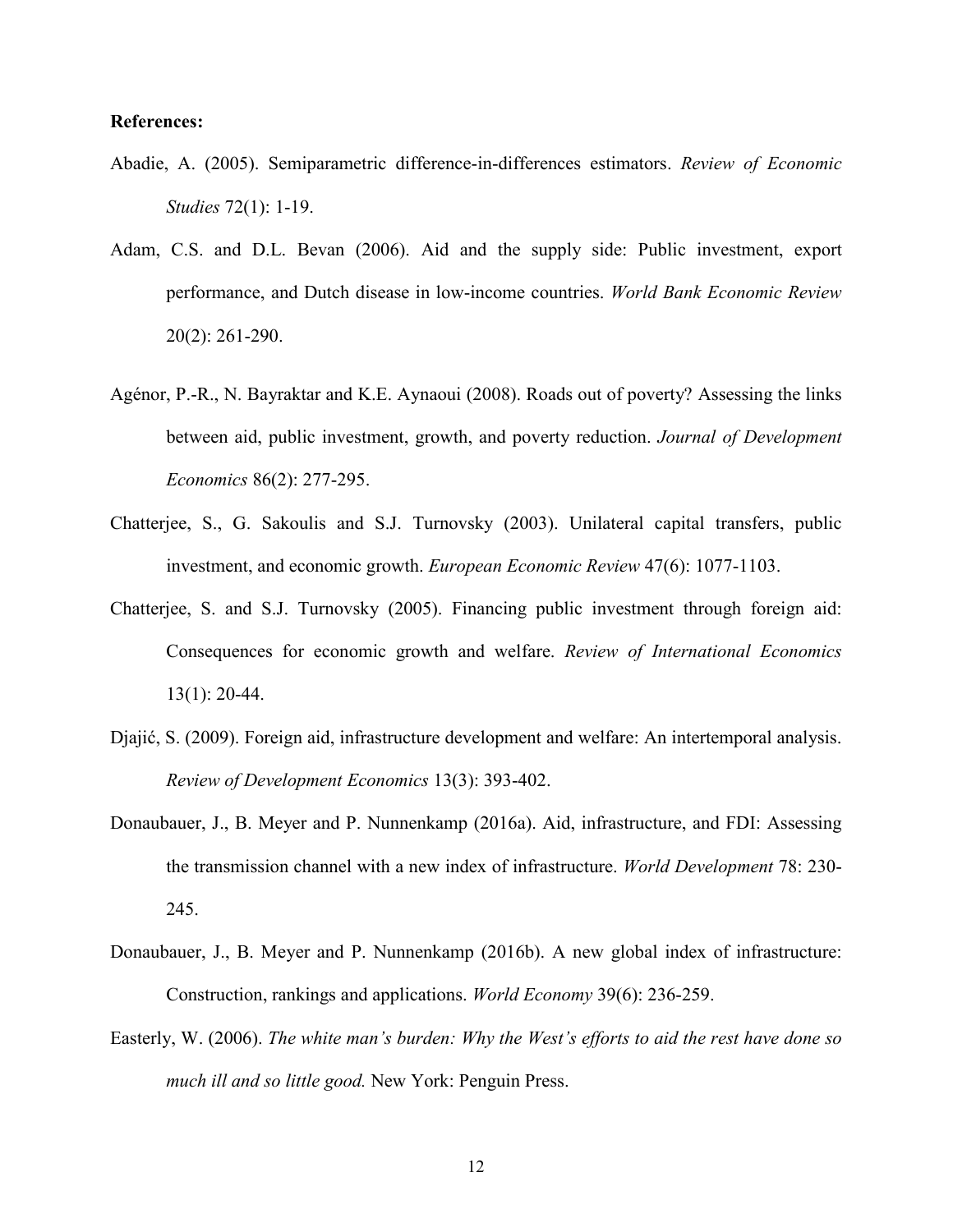- Gang, I.N. and H.A. Khan (1991). Foreign aid, taxes, and public investment. *Journal of Development Economics* 34(1-2): 355-369.
- Gomanee, K., S. Girma and O. Morrissey (2005). Aid and growth in sub-Saharan Africa: Accounting for transmission mechanisms. *Journal of International Development* 17(8): 1055-1075.
- Hühne, P., B. Meyer and P. Nunnenkamp (2015). Aid for trade: Assessing the effects on recipient exports of manufactures and primary commodities to donors and non-donors. In: B.M. Arvin and B. Lew (Eds.), *Handbook on the economics of foreign aid*. Cheltenham: Edward Elgar (pp.141-161).
- Jouanjean, M.-A. (2013). Aid for trade and infrastructure development for agriculture. In: M.A. Razzaque and D.W. te Velde (Eds.), *Assessing aid for trade: Effectiveness, current issues and future directions.* London: Commonwealth Secretariat (pp. 275-295).
- Kaufmann, D., A. Kraay and M. Mastruzzi (2011). The worldwide governance indicators: Methodology and analytical issues. *Hague Journal on the Rule of Law* 3(2): 220-246.
- Limão, N. and A.J. Venables (2001). Infrastructure, geographical disadvantage, transport costs, and trade. *World Bank Economic Review* 15(3): 451-479.
- Morrissey, O. (2015). Aid and government fiscal behavior: Assessing recent evidence. *World Development* 69: 98-105.
- Nunnenkamp, P. and H. Öhler (2011). Throwing foreign aid at HIV/AIDS in developing countries: Missing the target? *World Development* 39(10): 1704-1723.
- OECD (2014). Aid untying: 2014 report. DCD/DAC(2014)33/FINAL. Paris: OECD.
- OECD and WTO (2011). Aid for trade: Showing results. Policy Brief. [http://www.oecd.org/dac/aft/Policy\\_brief\\_AfT\\_Showing\\_Results.pdf.](http://www.oecd.org/dac/aft/Policy_brief_AfT_Showing_Results.pdf)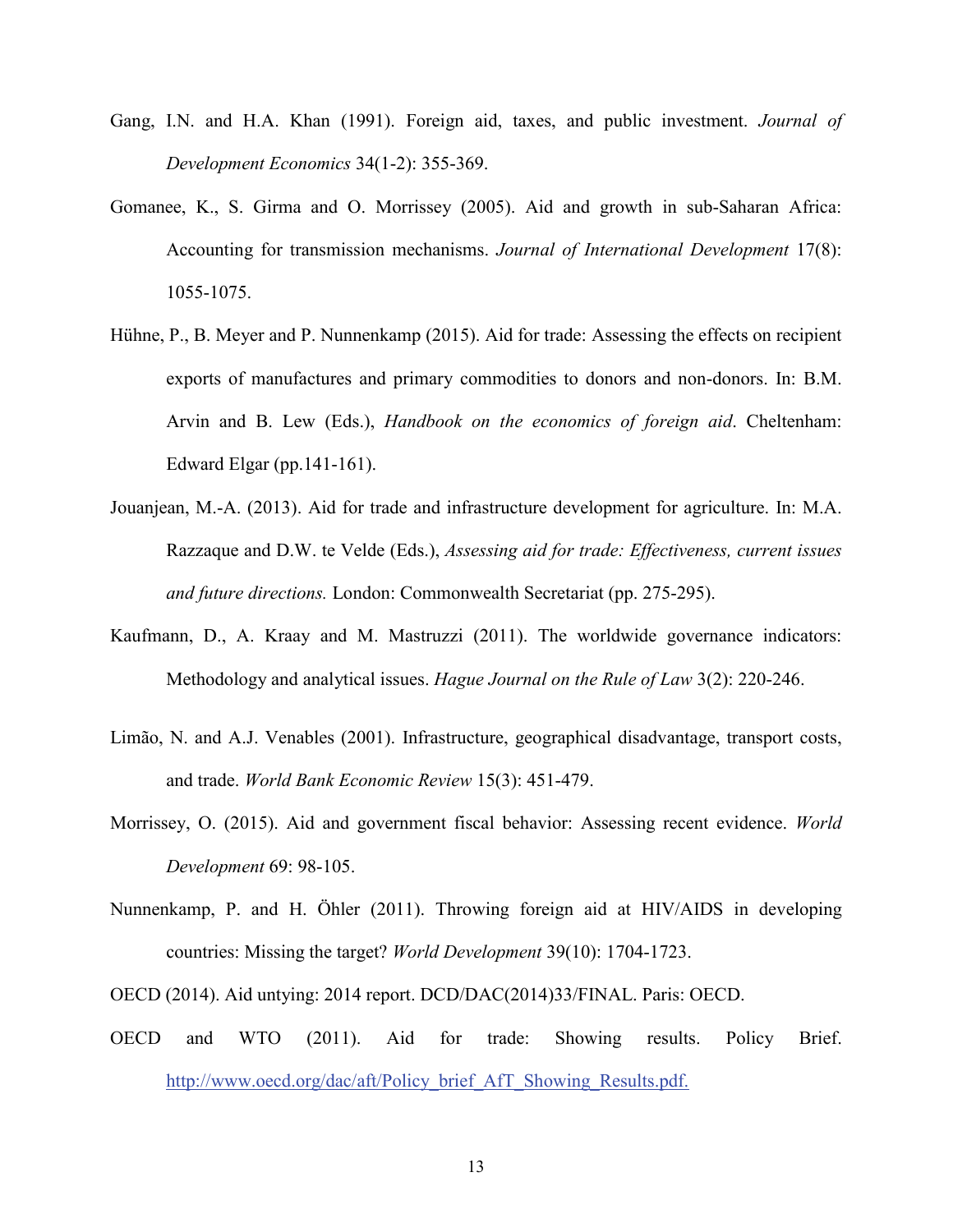- Pritchett, L. (2000). The tyranny of concepts: CUDIE (cumulated, depreciated, investment effort) is not capital. *Journal of Economic Growth* 5(4): 361-384.
- Vijil, M. and L. Wagner (2012). Does aid for trade enhance export performance? Investigating the infrastructure channel. *World Economy* 35(7): 838-868.
- World Bank (1994). *World Development Report 1994: Infrastructure for development.* Oxford: Oxford University Press.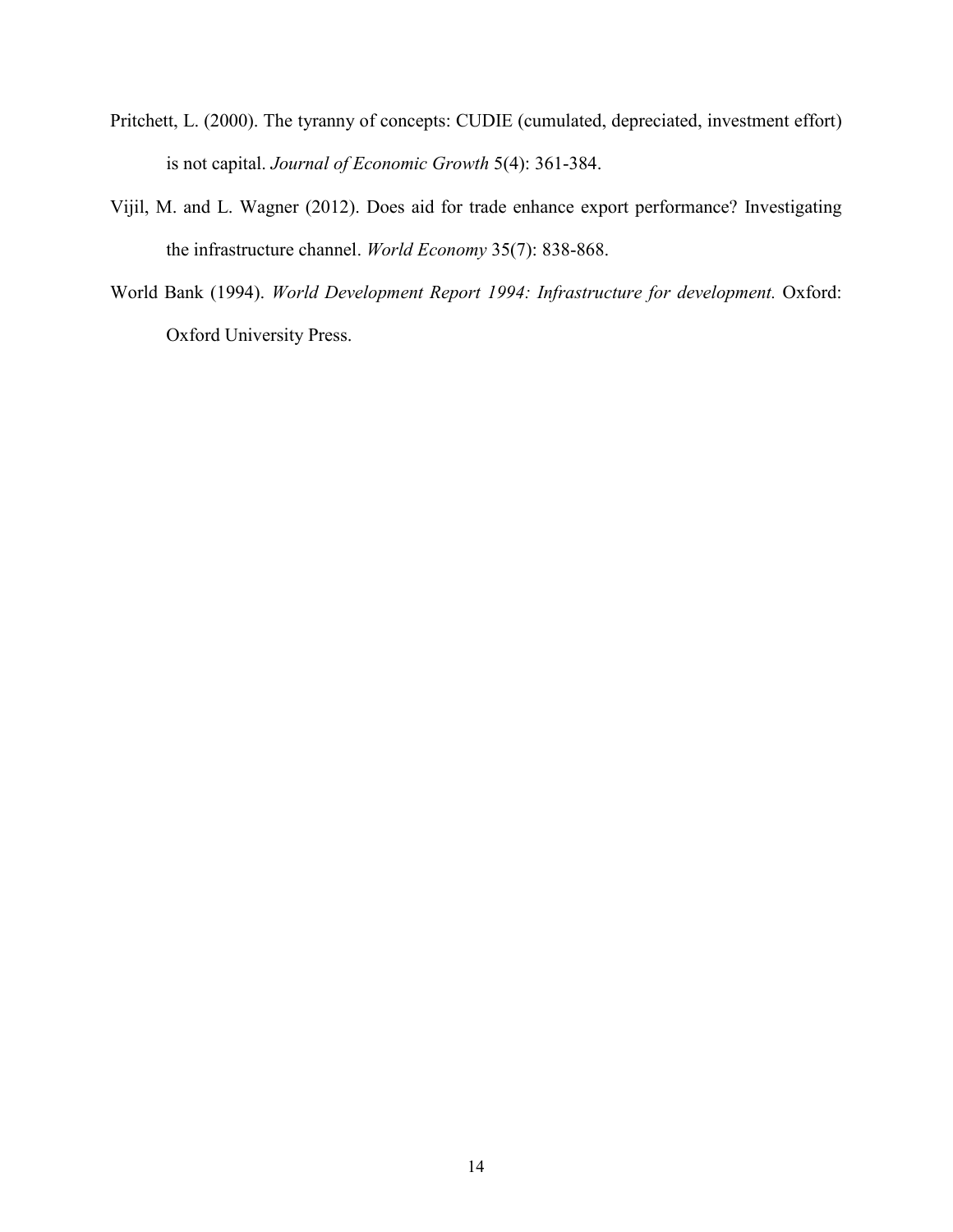|                            | (1)                   | (2)                    | (3)                   | (4)                    | (5)                   | (6)                     | (7)                    | (8)                     |
|----------------------------|-----------------------|------------------------|-----------------------|------------------------|-----------------------|-------------------------|------------------------|-------------------------|
| 2nd period                 | $-0.0337$<br>(0.0461) | $-0.0158$<br>(0.0542)  | $-0.0337$<br>(0.0462) | $-0.0157$<br>(0.0441)  | $-0.0338$<br>(0.0462) | $-0.0553$<br>(0.0458)   | $-0.0183$<br>(0.0625)  | $1.043*$<br>(0.532)     |
| Treatment                  | $-0.0342$<br>(0.0482) | $-0.00757$<br>(0.0594) | $-0.0478$<br>(0.0511) | $-0.00692$<br>(0.0491) | $-0.0332$<br>(0.0489) | $-0.0310$<br>(0.0463)   | $-0.0352$<br>(0.0497)  | $-0.0160$<br>(0.0489)   |
| Treatment * 2nd period     | 0.0776<br>(0.0679)    | 0.108<br>(0.0799)      | 0.0981<br>(0.0714)    | 0.0432<br>(0.0684)     | 0.0777<br>(0.0680)    | 0.0863<br>(0.0668)      | 0.0814<br>(0.0689)     | 0.0501<br>(0.0722)      |
| Infra                      |                       |                        |                       |                        | 0.00973<br>(0.0399)   | $-0.0991**$<br>(0.0459) | $-0.00950$<br>(0.0654) | $-0.173***$<br>(0.0637) |
| Infra * 2nd period         |                       |                        |                       |                        |                       |                         | 0.0341<br>(0.0824)     | $0.183**$<br>(0.0896)   |
| ln_Area                    |                       |                        |                       |                        |                       | $-0.00949$<br>(0.0161)  |                        | $-0.0298$<br>(0.0215)   |
| ln Area * 2nd period       |                       |                        |                       |                        |                       |                         |                        | 0.0448<br>(0.0308)      |
| In Population              |                       |                        |                       |                        |                       | $0.0338*$<br>(0.0180)   |                        | $0.0504**$<br>(0.0230)  |
| In Population * 2nd period |                       |                        |                       |                        |                       |                         |                        | $-0.0401$<br>(0.0353)   |
| ln GDP pc                  |                       |                        |                       |                        |                       | $0.0829***$<br>(0.0191) |                        | $0.133***$<br>(0.0216)  |
| ln GDP pc * 2nd period     |                       |                        |                       |                        |                       |                         |                        | $-0.120***$<br>(0.0364) |
| Constant                   | 0.0137<br>(0.0329)    | $-0.0113$<br>(0.0411)  | 0.0137<br>(0.0329)    | 0.0040<br>(0.0290)     | 0.0181<br>(0.0382)    | $-1.073***$<br>(0.287)  | 0.00944<br>(0.0460)    | $-1.501***$<br>(0.333)  |
| Observations               | 184                   | 120                    | 172                   | 188                    | 184                   | 178                     | 184                    | 178                     |
| Countries                  | 92                    | 60                     | 86                    | 94                     | 92                    | 89                      | 92                     | 89                      |
| R-squared                  | 0.007                 | 0.034                  | 0.012                 | 0.003                  | 0.008                 | 0.110                   | 0.009                  | 0.166                   |

Table 1 — Total aid for infrastructure and overall index of infrastructure

*Notes:* Columns (1) and (4)-(8): all sample countries with available data; column (2): excluding tercile of 32 countries around the median; column (3): excluding six countries with exceptionally high increase in aid for infrastructure due to extremely low starting levels in the first sub-period; column (4): difference in aid for infrastructure between the second and the first sub-period, instead of the ratio of aid in these two sub-periods, to separate the treatment and control groups at the median. Robust standard errors in parentheses; \*\*\*  $p<0.01$ , \*\*  $p<0.05$ , \*  $p<0.1$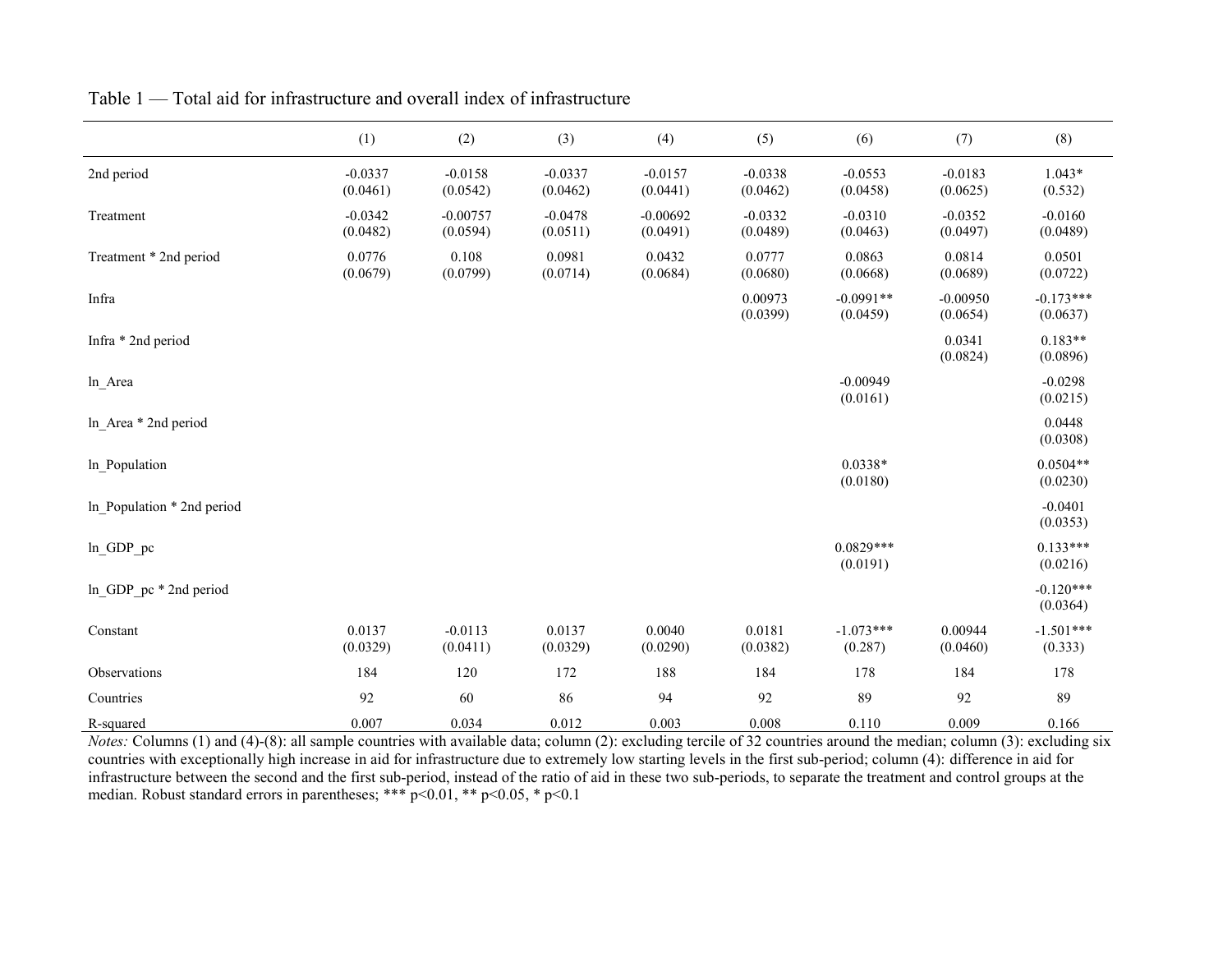|                            | (2)<br>(1)<br>Transportation |                         | (3)<br>(4)<br>Communication |                         | (5)                   | (6)<br>Energy          | (8)<br>(7)<br>Finance |                         |
|----------------------------|------------------------------|-------------------------|-----------------------------|-------------------------|-----------------------|------------------------|-----------------------|-------------------------|
| 2nd period                 | 0.0532<br>(0.0720)           | 0.825<br>(0.656)        | 0.0643<br>(0.0662)          | $-0.0607$<br>(0.700)    | $-0.0422$<br>(0.0617) | $-0.558$<br>(0.528)    | 0.135<br>(0.0934)     | 1.478<br>(1.091)        |
| Treatment                  | 0.0223<br>(0.0608)           | 0.00287<br>(0.0612)     | $-0.0576$<br>(0.0562)       | $-0.0583$<br>(0.0421)   | $-0.0539$<br>(0.0475) | $-0.0432$<br>(0.0501)  | $0.215**$<br>(0.0983) | $0.203**$<br>(0.0936)   |
| Treatment * 2nd period     | 0.00826<br>(0.109)           | $-0.00514$<br>(0.109)   | 0.0523<br>(0.0984)          | 0.0519<br>(0.0778)      | 0.0589<br>(0.0861)    | 0.0473<br>(0.0941)     | $-0.191$<br>(0.132)   | $-0.186$<br>(0.135)     |
| Infra                      |                              | $-0.237**$<br>(0.106)   |                             | $-0.393***$<br>(0.130)  |                       | $-0.166*$<br>(0.0984)  |                       | $-0.207***$<br>(0.0692) |
| Infra * 2nd period         |                              | 0.152<br>(0.168)        |                             | 0.166<br>(0.208)        |                       | 0.115<br>(0.164)       |                       | $0.212**$<br>(0.0962)   |
| ln_Area                    |                              | $-0.0148$<br>(0.0254)   |                             | $-0.0202$<br>(0.0170)   |                       | $-0.0207$<br>(0.0237)  |                       | $-0.0127$<br>(0.0339)   |
| In Area $*$ 2nd period     |                              | 0.0520<br>(0.0408)      |                             | $-0.0171$<br>(0.0301)   |                       | 0.0502<br>(0.0483)     |                       | 0.0104<br>(0.0575)      |
| In Population              |                              | 0.00839<br>(0.0291)     |                             | $0.0450***$<br>(0.0168) |                       | 0.0267<br>(0.0252)     |                       | 0.0374<br>(0.0477)      |
| In Population * 2nd period |                              | $-0.00844$<br>(0.0474)  |                             | 0.00540<br>(0.0348)     |                       | $-0.0166$<br>(0.0454)  |                       | $-0.0385$<br>(0.0748)   |
| ln GDP pc                  |                              | 0.0454<br>(0.0307)      |                             | $0.225***$<br>(0.0239)  |                       | $0.0597**$<br>(0.0260) |                       | $0.110**$<br>(0.0454)   |
| ln GDP pc * 2nd period     |                              | $-0.165***$<br>(0.0540) |                             | 0.0390<br>(0.0679)      |                       | 0.0262<br>(0.0459)     |                       | $-0.108*$<br>(0.0651)   |
| Constant                   | $-0.0424$<br>(0.0366)        | $-0.425$<br>(0.403)     | $-0.0217$<br>(0.0416)       | $-2.248***$<br>(0.269)  | 0.0194<br>(0.0351)    | $-0.678***$<br>(0.255) | $-0.101$<br>(0.0631)  | $-1.410*$<br>(0.793)    |
| Observations               | 196                          | 188                     | 220                         | 214                     | 160                   | 154                    | 160                   | 158                     |
| Countries                  | 98                           | 94                      | 110                         | 107                     | $\bf 80$              | 77                     | 80                    | 79                      |
| R-squared                  | 0.007                        | 0.157                   | 0.019                       | 0.373                   | 0.006                 | 0.114                  | 0.035                 | 0.117                   |

Table 2 — Disaggregated aid for infrastructure and sub-indices of infrastructure: estimations for transportation, communication, energy, and finance

*Notes: Infra* denotes infrastructure in transportation in columns (1) and (2), communication in columns (3) and (4), energy in columns (5) and (6), and finance in columns (7) and (8). Robust standard errors in parentheses; \*\*\*  $p<0.01$ , \*\*  $p<0.05$ , \*  $p<0.1$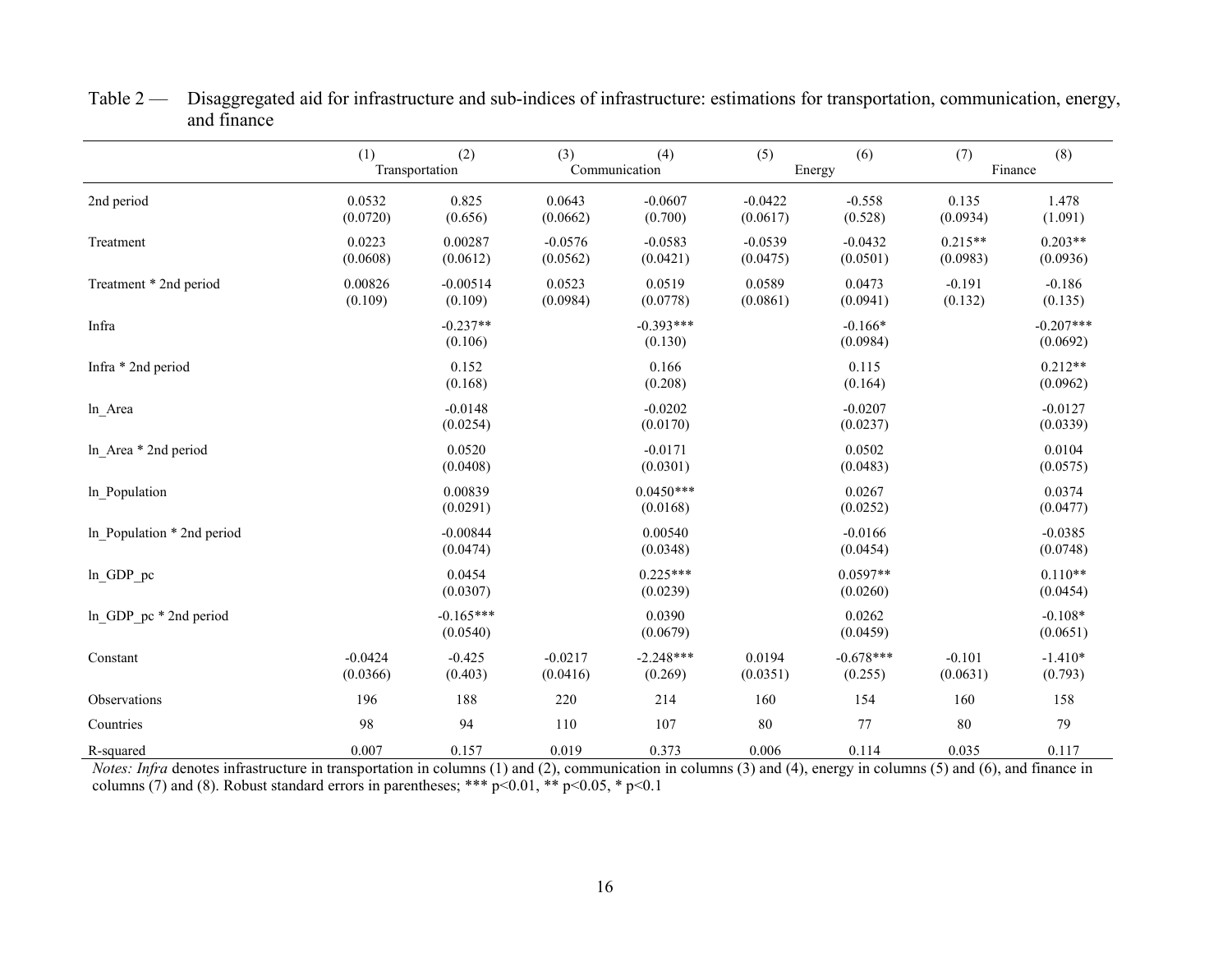| Appendix A – Infrastructure and aid for infrastructure for the treatment and control group |  |  |  |
|--------------------------------------------------------------------------------------------|--|--|--|
|--------------------------------------------------------------------------------------------|--|--|--|

|                                                                                                                                                                                                                                                                                                                                                             | Treatment group | Control group |
|-------------------------------------------------------------------------------------------------------------------------------------------------------------------------------------------------------------------------------------------------------------------------------------------------------------------------------------------------------------|-----------------|---------------|
| Difference in infrastructure                                                                                                                                                                                                                                                                                                                                |                 |               |
| Before (2005-1999)<br>$\bullet$                                                                                                                                                                                                                                                                                                                             | $-0.020$        | 0.014         |
| After (2011-2005)<br>$\bullet$                                                                                                                                                                                                                                                                                                                              | 0.023           | $-0.020$      |
| Average inflow of aid for infrastructure per capita                                                                                                                                                                                                                                                                                                         |                 |               |
| Before (1999-2004)<br>$\bullet$                                                                                                                                                                                                                                                                                                                             | 5.024           | 11.961        |
| After (2006-2011)<br>$\bullet$                                                                                                                                                                                                                                                                                                                              | 11.208          | 10.887        |
| $\mathcal{M}$ $\mathcal{M}$ $\mathcal{M}$ $\mathcal{M}$ $\mathcal{M}$ $\mathcal{M}$ $\mathcal{M}$ $\mathcal{M}$ $\mathcal{M}$ $\mathcal{M}$ $\mathcal{M}$ $\mathcal{M}$ $\mathcal{M}$ $\mathcal{M}$ $\mathcal{M}$ $\mathcal{M}$ $\mathcal{M}$ $\mathcal{M}$ $\mathcal{M}$ $\mathcal{M}$ $\mathcal{M}$ $\mathcal{M}$ $\mathcal{M}$ $\mathcal{M}$ $\mathcal{$ |                 |               |

*Note:* Sample as in Table 1, column 1

| Treatment group             |     |               |          |          |        |  |
|-----------------------------|-----|---------------|----------|----------|--------|--|
|                             | Obs | Mean          | Std. dev | Min      | Max    |  |
| Infra total (level)         | 45  | $-0.542$      | 0.441    | $-1.401$ | 0.573  |  |
| Infra transport (level)     | 46  | $-0.471$      | 0.616    | $-1.299$ | 1.821  |  |
| Infra communication (level) | 53  | $-0.413$      | 0.293    | $-0.974$ | 0.373  |  |
| Infra energy (level)        | 40  | $-0.432$      | 0.465    | $-1.817$ | 0.785  |  |
| Infra finance (level)       | 39  | $-0.319$      | 0.910    | $-2.085$ | 1.732  |  |
| ln_Area                     | 45  | 12.902        | 1.431    | 9.233    | 15.939 |  |
| ln Pop                      | 45  | 16.398        | 1.460    | 14.000   | 20.758 |  |
| ln GDP pc                   | 45  | 7.204         | 1.205    | 4.887    | 9.449  |  |
|                             |     | Control group |          |          |        |  |
|                             | Obs | Mean          | Std. dev | Min      | Max    |  |
| Infra total (level)         | 44  | $-0.441$      | 0.433    | $-1.175$ | 0.840  |  |
| Infra transport (level)     | 48  | $-0.421$      | 0.493    | $-1.175$ | 0.889  |  |
| Infra communication (level) | 54  | $-0.483$      | 0.276    | $-1.335$ | 0.194  |  |
| Infra energy (level)        | 37  | $-0.584$      | 0.512    | $-2.688$ | 0.291  |  |
| Infra finance (level)       | 40  | $-0.336$      | 0.686    | $-1.542$ | 1.184  |  |
| ln_Area                     | 44  | 11.998        | 1.957    | 6.565    | 16.055 |  |
| $ln_Pop$                    | 44  | 16.158        | 1.608    | 13.215   | 20.949 |  |
| ln GDP pc                   | 44  | 7.365         | 0.991    | 5.627    | 9.820  |  |

## Appendix B — Descriptive statistics (year 1999)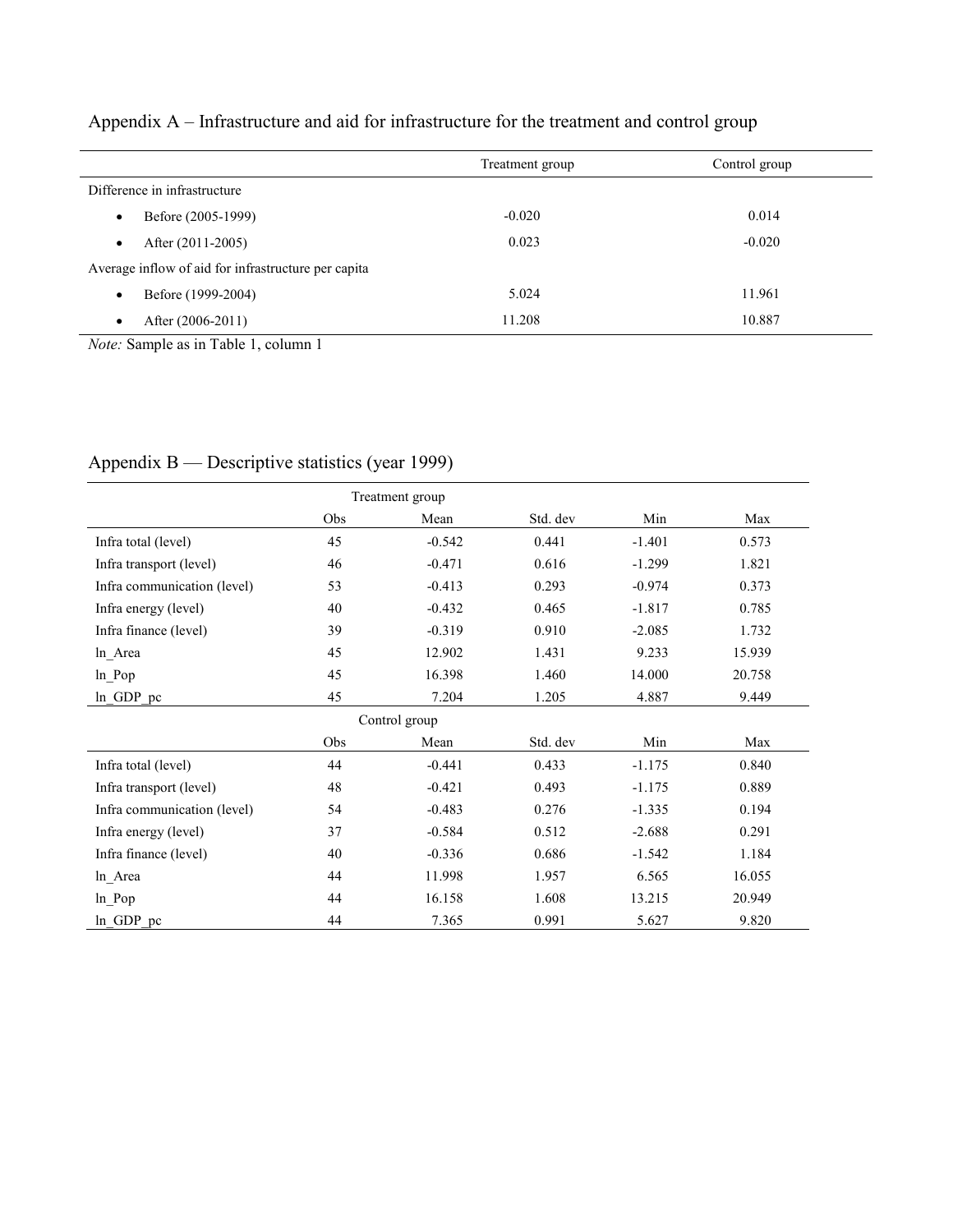|                              | Table 1<br>Columns<br>(1), (5), (7) | Column<br>(2)    | Column<br>(3)    | Column<br>(4)         | Columns<br>(6), (8) | Table 2<br>Column<br>(1) | Column<br>(3)    | Column<br>(5)    | Column<br>(7)    |
|------------------------------|-------------------------------------|------------------|------------------|-----------------------|---------------------|--------------------------|------------------|------------------|------------------|
| Afghanistan                  |                                     |                  |                  |                       |                     | $\mathbf{1}$             |                  |                  |                  |
| Albania                      | $\boldsymbol{0}$                    |                  | $\boldsymbol{0}$ | $\mathbf{1}$          | $\boldsymbol{0}$    | $\mathbf{1}$             | $\boldsymbol{0}$ | $\boldsymbol{0}$ | 1                |
| Algeria                      | $\boldsymbol{0}$                    |                  | $\boldsymbol{0}$ | $\boldsymbol{0}$      | $\mathbf{0}$        | $\mathbf{1}$             | $\boldsymbol{0}$ | $\boldsymbol{0}$ | $\boldsymbol{0}$ |
|                              | $\boldsymbol{0}$                    | $\boldsymbol{0}$ | $\boldsymbol{0}$ | $\boldsymbol{0}$      |                     | 1                        | $\boldsymbol{0}$ | $\boldsymbol{0}$ | $\mathbf{1}$     |
| Angola                       |                                     |                  |                  |                       |                     |                          | $\mathbf{1}$     |                  | $\mathbf{0}$     |
| Argentina                    | $\boldsymbol{0}$                    | $\boldsymbol{0}$ | $\boldsymbol{0}$ | $\boldsymbol{0}$      | $\boldsymbol{0}$    | $\boldsymbol{0}$         |                  | $\boldsymbol{0}$ |                  |
| Armenia                      | $\boldsymbol{0}$                    |                  | $\mathbf{0}$     | $\mathbf{1}$          | $\boldsymbol{0}$    | $\mathbf{1}$             | $\boldsymbol{0}$ | $\boldsymbol{0}$ | $\mathbf{0}$     |
| Azerbaijan                   | $\mathbf{0}$                        | $\boldsymbol{0}$ | $\boldsymbol{0}$ | $\boldsymbol{0}$      | $\boldsymbol{0}$    | $\mathbf{1}$             | $\mathbf{1}$     | $\boldsymbol{0}$ | 1                |
| Bahrain                      | $\boldsymbol{0}$                    | $\boldsymbol{0}$ | $\boldsymbol{0}$ | $\boldsymbol{0}$      | $\mathbf{0}$        |                          |                  |                  |                  |
| Bangladesh<br><b>Belarus</b> | $\boldsymbol{0}$                    |                  | $\mathbf{0}$     | $\boldsymbol{0}$<br>1 | $\boldsymbol{0}$    | $\boldsymbol{0}$         | $\mathbf{1}$     | $\boldsymbol{0}$ | $\boldsymbol{0}$ |
| Benin                        | $\boldsymbol{0}$                    |                  | $\mathbf{0}$     | $\mathbf{1}$          | $\boldsymbol{0}$    | $\boldsymbol{0}$         | $\mathbf{1}$     |                  | 1                |
| Bhutan                       | $\boldsymbol{0}$                    |                  | $\mathbf{0}$     | $\mathbf{1}$          | $\mathbf{0}$        | $\boldsymbol{0}$         | $\boldsymbol{0}$ |                  |                  |
| Bolivia                      | $\mathbf{0}$                        | $\boldsymbol{0}$ | $\boldsymbol{0}$ | $\boldsymbol{0}$      | $\mathbf{0}$        | $\boldsymbol{0}$         | $\boldsymbol{0}$ | 1                | $\overline{0}$   |
| Bosnia and Herzegovina       | $\mathbf{0}$                        | $\boldsymbol{0}$ | $\mathbf{0}$     | 1                     | $\mathbf{0}$        | 1                        | $\mathbf{0}$     | $\mathbf{1}$     |                  |
| Botswana                     | 1                                   | 1                | 1                | $\boldsymbol{0}$      | 1                   | $\boldsymbol{0}$         |                  |                  | 1                |
| <b>Brazil</b>                | 1                                   | 1                | 1                | $\boldsymbol{0}$      | 1                   | 1                        | $\boldsymbol{0}$ | $\mathbf{1}$     | 1                |
| Burkina Faso                 | $\boldsymbol{0}$                    | $\boldsymbol{0}$ | $\boldsymbol{0}$ | $\boldsymbol{0}$      | $\boldsymbol{0}$    | $\boldsymbol{0}$         | $\boldsymbol{0}$ |                  | $\mathbf{0}$     |
| Burundi                      |                                     |                  |                  |                       |                     |                          | 1                |                  | 1                |
| Cabo Verde                   |                                     |                  |                  |                       |                     | $\mathbf{1}$             | $\mathbf{1}$     |                  |                  |
| Cambodia                     | 1                                   |                  | $\mathbf{1}$     | $\mathbf{1}$          | $\mathbf{1}$        | $\,1$                    | $\mathbf{1}$     | $\boldsymbol{0}$ |                  |
| Cameroon                     | 1                                   |                  | $\mathbf{1}$     | $\mathbf{1}$          | $\mathbf{1}$        | $\mathbf{1}$             | $\mathbf{1}$     | $\boldsymbol{0}$ | $\boldsymbol{0}$ |
| Central African Republic     |                                     |                  |                  |                       |                     |                          | $\mathbf{1}$     |                  |                  |
| Chad                         |                                     |                  |                  |                       |                     |                          | $\mathbf{1}$     |                  | $\mathbf{0}$     |
| Chile                        |                                     |                  |                  |                       |                     |                          | $\mathbf{1}$     |                  | $\mathbf{0}$     |
|                              | 1                                   |                  | 1                | $\boldsymbol{0}$      | $\mathbf{1}$        | $\boldsymbol{0}$         |                  | 1                |                  |
| China                        | $\boldsymbol{0}$                    | $\boldsymbol{0}$ | $\boldsymbol{0}$ | $\boldsymbol{0}$      | $\boldsymbol{0}$    | $\boldsymbol{0}$         | $\mathbf{0}$     | $\boldsymbol{0}$ | 1                |
| Colombia                     | 1                                   | $\mathbf{1}$     |                  | $\mathbf{1}$          | $\mathbf{1}$        | $\mathbf{1}$             | $\mathbf{1}$     | $\mathbf{1}$     | $\mathbf{1}$     |
| Comoros                      |                                     |                  |                  |                       |                     |                          | $\mathbf{0}$     |                  |                  |
| Congo, Dem. Rep.             | 1                                   |                  | 1                | 1                     | 1                   | 1                        | $\boldsymbol{0}$ | 1                |                  |
| Congo, Rep.                  | 1                                   |                  | 1                | 1                     | 1                   | 1                        | 1                | $\mathbf{0}$     |                  |
| Costa Rica                   | $\mathbf{0}$                        | $\boldsymbol{0}$ | $\boldsymbol{0}$ | $\boldsymbol{0}$      | $\mathbf{0}$        | $\boldsymbol{0}$         | $\mathbf{1}$     | $\boldsymbol{0}$ | $\mathbf{0}$     |
| Cote d'Ivoire                | 1                                   | 1                | 1                | 1                     | 1                   | $\overline{0}$           | $\mathbf{0}$     | 1                | 1                |
| Croatia                      | $\boldsymbol{0}$                    | $\boldsymbol{0}$ | $\boldsymbol{0}$ | $\boldsymbol{0}$      | $\boldsymbol{0}$    | $\boldsymbol{0}$         | 1                | 1                | $\mathbf{0}$     |
| Cuba                         | $\overline{0}$                      |                  | $\mathbf{0}$     | $\mathbf{0}$          | $\mathbf{0}$        | $\boldsymbol{0}$         | 1                | $\mathbf{0}$     |                  |
| Djibouti                     |                                     |                  |                  |                       |                     |                          | 1                |                  |                  |
| Dominican Republic           | $\boldsymbol{0}$                    |                  | $\mathbf{0}$     | $\mathbf{1}$          | $\boldsymbol{0}$    | $\mathbf{1}$             | $\boldsymbol{0}$ | $\boldsymbol{0}$ | $\boldsymbol{0}$ |
| Ecuador                      | $\mathbf{0}$                        |                  | $\mathbf{0}$     | $\boldsymbol{0}$      | $\boldsymbol{0}$    | $\boldsymbol{0}$         | 1                | 1                | $\mathbf{0}$     |
| Egypt                        | 1                                   |                  | $\mathbf{1}$     | $\mathbf{1}$          | $\mathbf{1}$        | $\mathbf{1}$             | $\mathbf{1}$     | 1                | $\boldsymbol{0}$ |
| El Salvador                  | $\mathbf{1}$                        | $\mathbf{1}$     | $\mathbf{1}$     | $\mathbf{1}$          | $\mathbf{1}$        | $\mathbf{1}$             | $\boldsymbol{0}$ | 1                | 1                |
| Eritrea                      |                                     |                  |                  |                       |                     |                          | $\boldsymbol{0}$ | $\boldsymbol{0}$ |                  |
| Ethiopia                     | 1                                   | $\mathbf{1}$     | 1                | $\mathbf{1}$          | $\mathbf{1}$        | $\mathbf{1}$             | $\boldsymbol{0}$ | $\mathbf{1}$     |                  |
| Fiji                         | $\boldsymbol{0}$                    | $\boldsymbol{0}$ | $\boldsymbol{0}$ | $\boldsymbol{0}$      | $\boldsymbol{0}$    | $\boldsymbol{0}$         | $\mathbf{1}$     |                  | 1                |
| Gabon                        | 1                                   |                  | $\mathbf{1}$     | $\mathbf{1}$          | $\mathbf{1}$        | $\mathbf{1}$             | $\mathbf{0}$     |                  | $\mathbf{0}$     |
|                              |                                     |                  |                  |                       |                     | $\overline{0}$           | 1                |                  |                  |
| Gambia                       |                                     |                  |                  |                       |                     |                          | $\mathbf{0}$     |                  |                  |
| Georgia                      | 1                                   | $\mathbf{1}$     | $\mathbf{1}$     | $\mathbf{1}$          | $\mathbf{1}$        | 1                        |                  | $\boldsymbol{0}$ | $\mathbf{1}$     |
| Ghana                        | 1                                   |                  | 1                | $\mathbf{1}$          | 1                   | $\boldsymbol{0}$         | 1                | $\mathbf{1}$     | $\mathbf{1}$     |
| Guatemala                    | $\boldsymbol{0}$                    |                  | $\mathbf{0}$     | $\boldsymbol{0}$      | $\boldsymbol{0}$    | $\boldsymbol{0}$         | 1                | $\mathbf{1}$     | $\mathbf{0}$     |
| Guinea                       |                                     |                  |                  |                       |                     | $\boldsymbol{0}$         | $\mathbf{1}$     |                  |                  |
| Guyana                       | $\boldsymbol{0}$                    | $\boldsymbol{0}$ | $\boldsymbol{0}$ | $\boldsymbol{0}$      | $\boldsymbol{0}$    | $\overline{0}$           | $\boldsymbol{0}$ |                  | $\mathbf{0}$     |
| Haiti                        | 1                                   | $\mathbf{1}$     |                  | $\mathbf{1}$          | $\mathbf{1}$        | 1                        |                  | $\mathbf{1}$     | 1                |
| Honduras                     | $\boldsymbol{0}$                    | $\boldsymbol{0}$ | $\boldsymbol{0}$ | $\boldsymbol{0}$      | $\boldsymbol{0}$    | $\mathbf{0}$             | $\boldsymbol{0}$ | $\boldsymbol{0}$ |                  |
| India                        | 1                                   | $\mathbf{1}$     | 1                | $\boldsymbol{0}$      | $\mathbf{1}$        | 1                        | $\boldsymbol{0}$ | $\boldsymbol{0}$ |                  |
| Indonesia                    | $\boldsymbol{0}$                    | $\boldsymbol{0}$ | $\boldsymbol{0}$ | $\boldsymbol{0}$      | $\boldsymbol{0}$    | $\boldsymbol{0}$         | $\mathbf{1}$     | $\boldsymbol{0}$ | 1                |
| Iran                         | $\overline{0}$                      | $\boldsymbol{0}$ | $\mathbf{0}$     | $\mathbf{0}$          | $\mathbf{0}$        | 1                        | $\boldsymbol{0}$ | $\mathbf{0}$     |                  |
| Iraq                         |                                     |                  |                  |                       |                     | $\mathbf{0}$             |                  | $\boldsymbol{0}$ |                  |
| Jamaica                      | $\boldsymbol{0}$                    | $\mathbf{0}$     | $\boldsymbol{0}$ | $\boldsymbol{0}$      | $\boldsymbol{0}$    | $\mathbf{0}$             | $\boldsymbol{0}$ | $\mathbf{0}$     | $\boldsymbol{0}$ |
| Jordan                       | 1                                   |                  | 1                | 1                     | $\mathbf{1}$        | $\boldsymbol{0}$         | $\boldsymbol{0}$ | 1                | 1                |
| Kazakhstan                   | $\boldsymbol{0}$                    |                  | $\theta$         | 1                     | $\boldsymbol{0}$    | $\mathbf{0}$             | $\mathbf{1}$     |                  | 1                |
| Kenya                        | 1                                   | $\mathbf{1}$     | $\mathbf{1}$     | $\mathbf{1}$          | $\mathbf{1}$        | $\mathbf{1}$             | $\mathbf{1}$     | $\mathbf{1}$     | $\mathbf{1}$     |
| Korea, Dem. Rep.             | $\mathbf{0}$                        | $\boldsymbol{0}$ | $\mathbf{0}$     | $\boldsymbol{0}$      |                     |                          | 1                | $\boldsymbol{0}$ |                  |
| Kyrgyz Republic              | 1                                   |                  | -1               | $\mathbf{1}$          | $\mathbf{1}$        |                          | 1                | $\mathbf{1}$     | $\mathbf{0}$     |
|                              |                                     |                  |                  |                       |                     | 1<br>$\boldsymbol{0}$    | $\mathbf{0}$     |                  |                  |
| Lao                          |                                     |                  |                  |                       |                     |                          |                  |                  |                  |
| Lebanon                      | $\mathbf{1}$                        | $\mathbf{1}$     | $\mathbf{1}$     | $\mathbf{1}$          | $\mathbf{1}$        | 1                        | $\mathbf{1}$     | $\mathbf{1}$     | 1                |
| Lesotho                      |                                     |                  |                  |                       |                     |                          | $\boldsymbol{0}$ |                  | $\mathbf{1}$     |
| Liberia                      |                                     |                  |                  |                       |                     |                          | $\mathbf{1}$     |                  |                  |
| Libya                        | $\mathbf{1}$                        | $\mathbf{1}$     |                  | $\boldsymbol{0}$      | $\mathbf{1}$        |                          | 1                |                  |                  |

Appendix C — Countries in the respective treatment and control groups